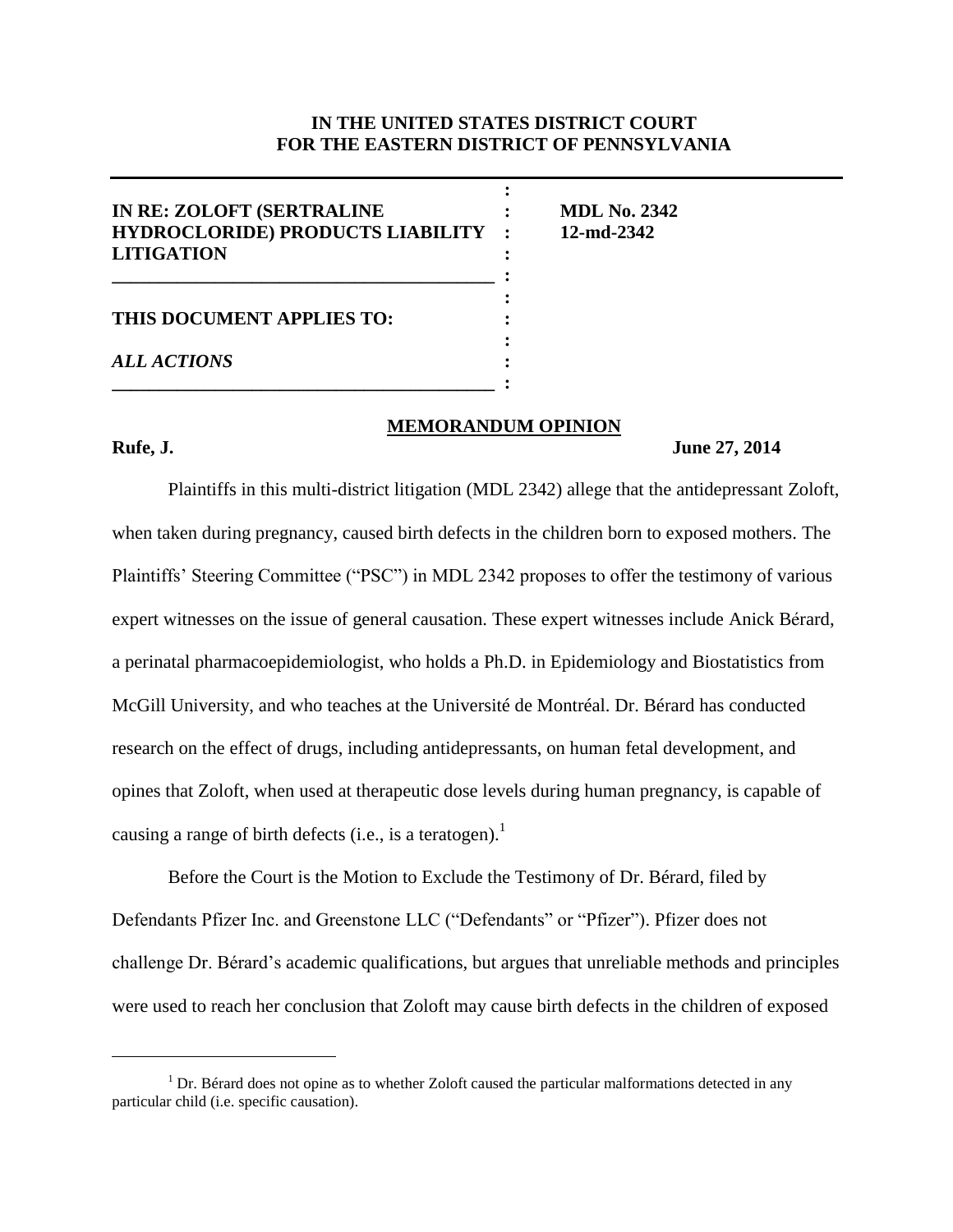mothers. The Court has reviewed Dr. Bérard's report, as well as Defendants' rebuttal expert

reports and the briefs of the parties, and held a *Daubert* hearing at which testimony and evidence

were presented in support of each position.

## **I. STANDARD OF REVIEW**

Federal Rule of Evidence 702 reads:

A witness who is qualified as an expert by knowledge, skill, experience, training, or education may testify in the form of an opinion or otherwise if: (a) the expert's scientific, technical, or other specialized knowledge will help the trier of fact to understand the evidence or to determine a fact in issue; (b) the testimony is based on sufficient facts or data; (c) the testimony is the product of reliable principles and methods; and (d) the expert has reliably applied the principles and methods to the facts of the case.

The Third Circuit has distilled this rule to two essential inquiries: 1) is the proffered expert

qualified to express an expert opinion; and 2) is the expert opinion reliable?<sup>2</sup> With regard to Dr.

Bérard, Pfizer challenges the reliability of the opinions.

Under the Third Circuit's framework, the focus of the Court's inquiry must be on the

experts' methods, not their conclusions. Therefore, the fact that Plaintiffs' experts and

Defendants' experts reach different conclusions does not factor into the Court's assessment of

the reliability of their methods.<sup>3</sup> The experts must use good grounds to reach their conclusions,

but not necessarily the best grounds or unflawed methods.<sup>4</sup>

Here, the scientific question that Dr. Bérard has been asked to address is whether she

believes that Zoloft may cause birth defects in children born to exposed mothers, to a reasonable

<sup>2</sup> *In re TMI Litig.*, 193 F.3d 613, 664 (3d Cir. 1999).

<sup>&</sup>lt;sup>3</sup> However, where the scientific community considers the evidence to be inconclusive, a difference of opinion may sometimes undermine the reliability of an expert's conclusion that there is a causal link, and may justify excluding that expert. *Magistrini v. One Hour Martinizing Dry Cleaning*, 180 F. Supp. 2d 584, 607 (D.N.J. 2002), *aff'd* 68 F. App'x 356 (3d Cir. 2003).

<sup>4</sup>*Holbrook v. Lykes Bros. S.S. Co.*, 80 F.3d 777, 784 (3d Cir. 1996); *In re Paoli R.R. Yard PCB Litig.*, 35 F.3d 717, 745 (3d Cir. 1994).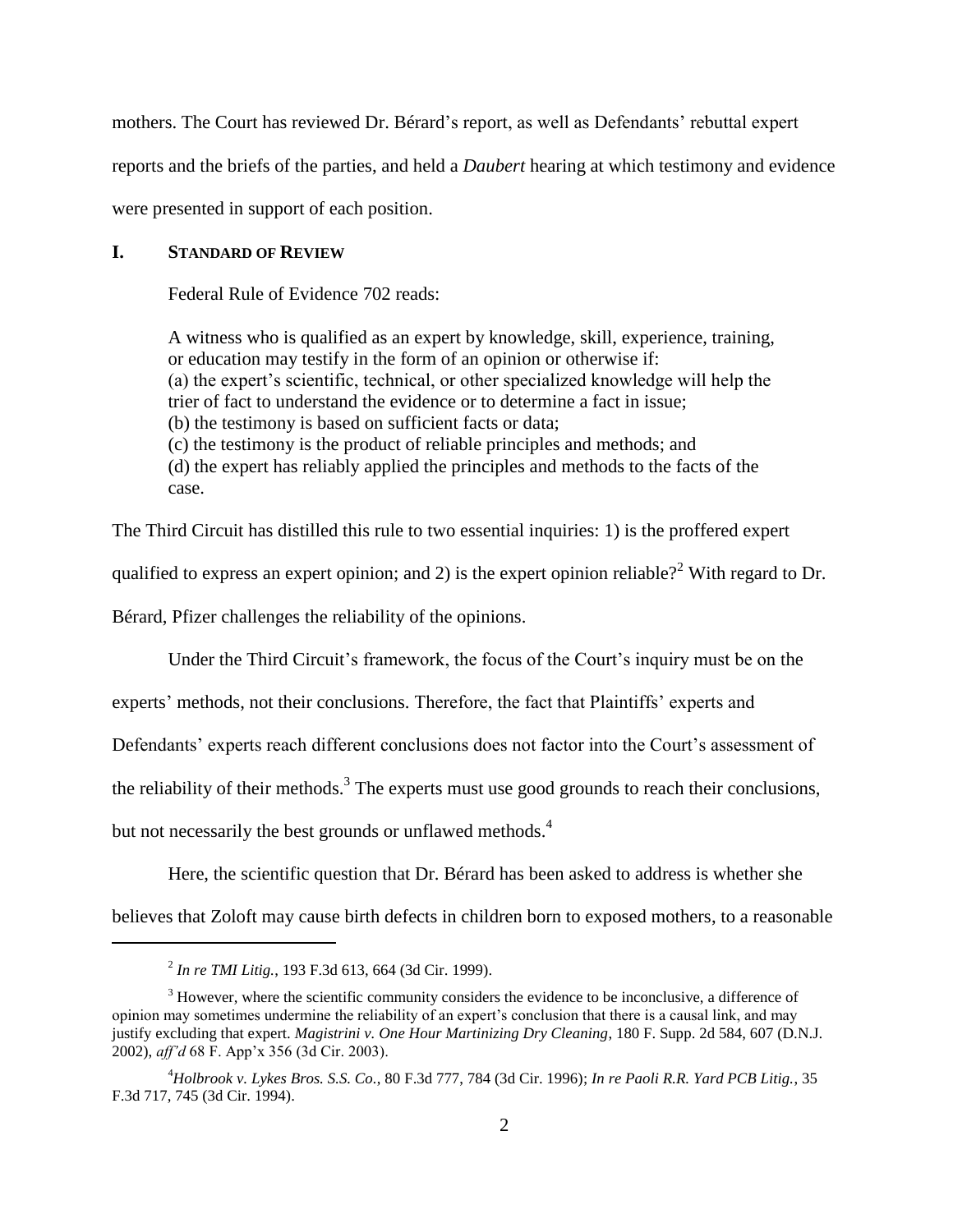degree of scientific certainty. To meet the *Daubert* standard, she must demonstrate that she has good grounds for her causation opinion (*i.e.,* the opinion is based on methods and procedures of science, not subjective belief) and a reasonable degree of scientific certainty regarding her causation opinion.<sup>5</sup>

Expert evidence must be relevant and reliable to be admissible. The Court must consider: 1) whether the expert's theory can be tested; 2) whether studies have been subject to peer review and publication; 3) the potential for error in a technique used; and 4) the degree to which a technique or theory (but not necessarily a conclusion) is generally accepted in the scientific community.<sup>6</sup> The burden is on Plaintiffs to demonstrate that Dr. Bérard used reliable scientific methods to reach her opinions.

#### **II. BACKGROUND**

Zoloft is a prescription antidepressant, commonly used to treat depression, anxiety, and other mental health conditions. The active ingredient in Zoloft is sertraline. Zoloft is one of a class of drugs known as selective serotonin reuptake inhibitors (SSRIs). Serotonin is a neurotransmitter produced endogenously by humans and other animals. The SSRIs do not contain serotonin; rather, they alter the availability in the nervous system of the serotonin produced by the body. The FDA categorizes Zoloft as a Pregnancy Category C drug.<sup>7</sup>

<sup>5</sup> *See Daubert v. Merrell Dow Pharms., Inc.*, 509 U.S. 579, 590 (1993).

<sup>6</sup> *Id.* at 593-94.

<sup>&</sup>lt;sup>7</sup> The FDA has established 5 categories to indicate the potential of a drug to cause birth defects if used during pregnancy. Category A means that there are adequate, well-controlled studies which have failed to demonstrate a risk to the fetus. Few drugs are in category A because controlled studies of medication use during pregnancy are ethically prohibited. Category B means animal studies show no risk, but there are no adequate and well-controlled studies of use by pregnant women. Category C means that animal reproduction studies have shown an adverse effect on the fetus, but there are no adequate and well-controlled studies in humans, and so pregnant women should weigh the potential benefits against the potential risks. Category D is used when there is positive evidence of human fetal risk based on adverse reaction data from investigational or marketing experience or studies in humans, but potential benefits may still warrant use of the drug. Category X is the lowest category, used when use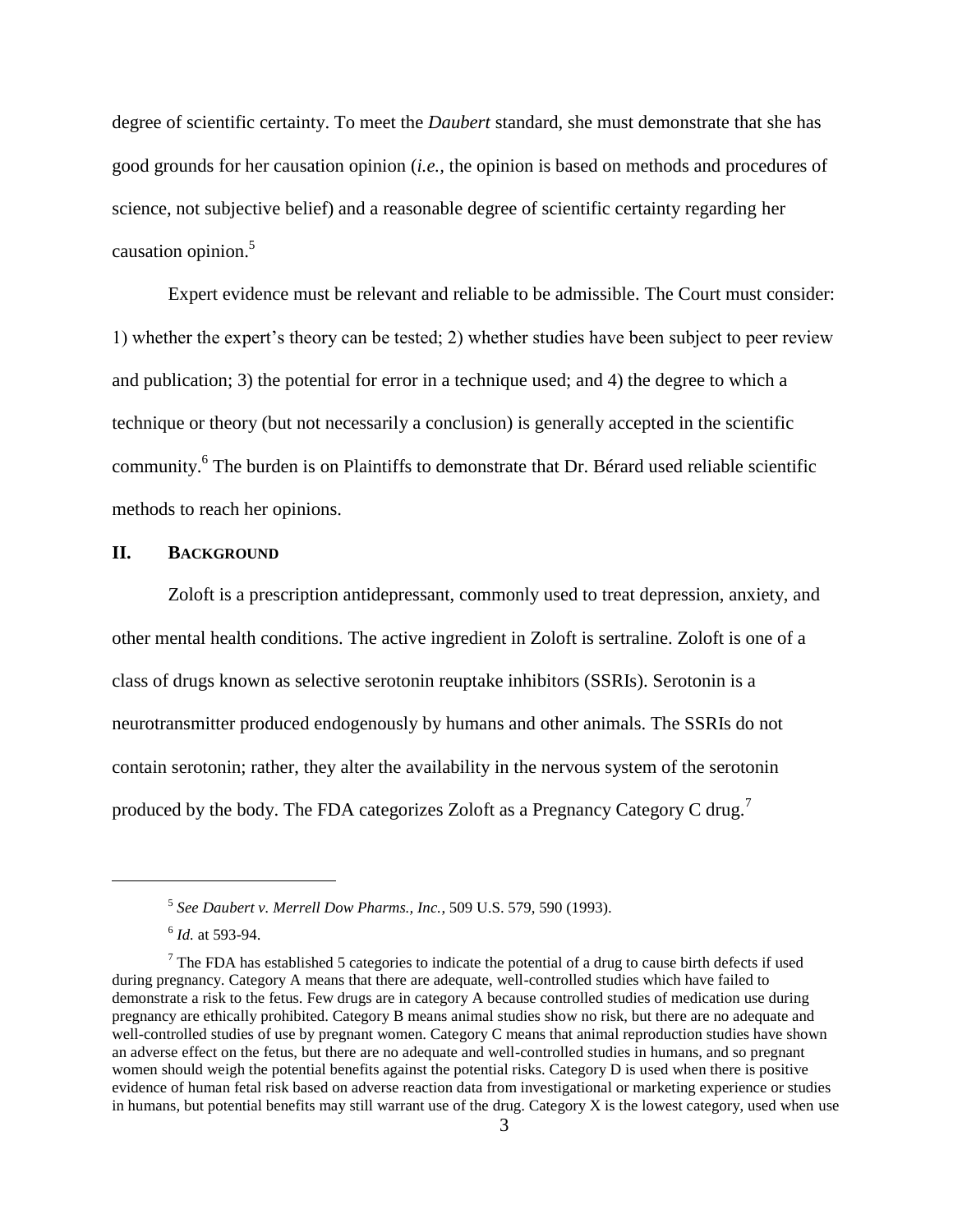The parties agree that birth defects, including every type of birth defect alleged in this litigation, have occurred throughout history. For example, major congenital heart defects, which are among the most prevalent birth defects, occur in as many as 1% of live births. Expanding the scope to include all cardiac defects, one finds an incidence of approximately 7.5% of live births. Although some birth defects are caused by known genetic sources or environmental agents (such as certain viruses, radiation exposure, or teratogenic medications), most are due to currently unknown causes. Teratology is the scientific field which deals with the cause and prevention of birth defects.

Where plaintiffs allege that a medication, such as Zoloft, is a teratogen, it is common to put forth experts whose opinions are based upon epidemiological evidence. Although the "gold standard" for epidemiological studies is the double-blind, randomized control trial, such studies may not ethically be conducted on pregnant women. Therefore, in this context, epidemiologists must rely upon observational evidence.

Epidemiological studies examining the effects of medication taken during pregnancy on birth defects calculate a relative risk  $(RR)$  or odds ratio  $(OR)^8$ . Simply speaking, these ratios are calculated by dividing the risk or odds of a particular birth defect in children born to medication users (exposed women) $\delta$  by the risk or odds of finding that birth defect in children born without prenatal exposure.<sup>10</sup> Where the incidence of birth defects is approximately the same in

of the drug is not recommended for any pregnant women, as the risks clearly outweigh any benefits. One SSRI, Paxil, is a Category D drug, while all other SSRIs, including Zoloft, are Category C drugs.

<sup>8</sup> Bérard Report at 9.

<sup>&</sup>lt;sup>9</sup> Studies differ in the methods used to identify whether women were exposed to a medication during pregnancy.

 $10$  Other adverse outcomes may also be measured; for example, researchers might compare the number of miscarriages suffered by exposed versus unexposed women. The Court is not aware of any cases in the MDL in which the alleged injury is miscarriage.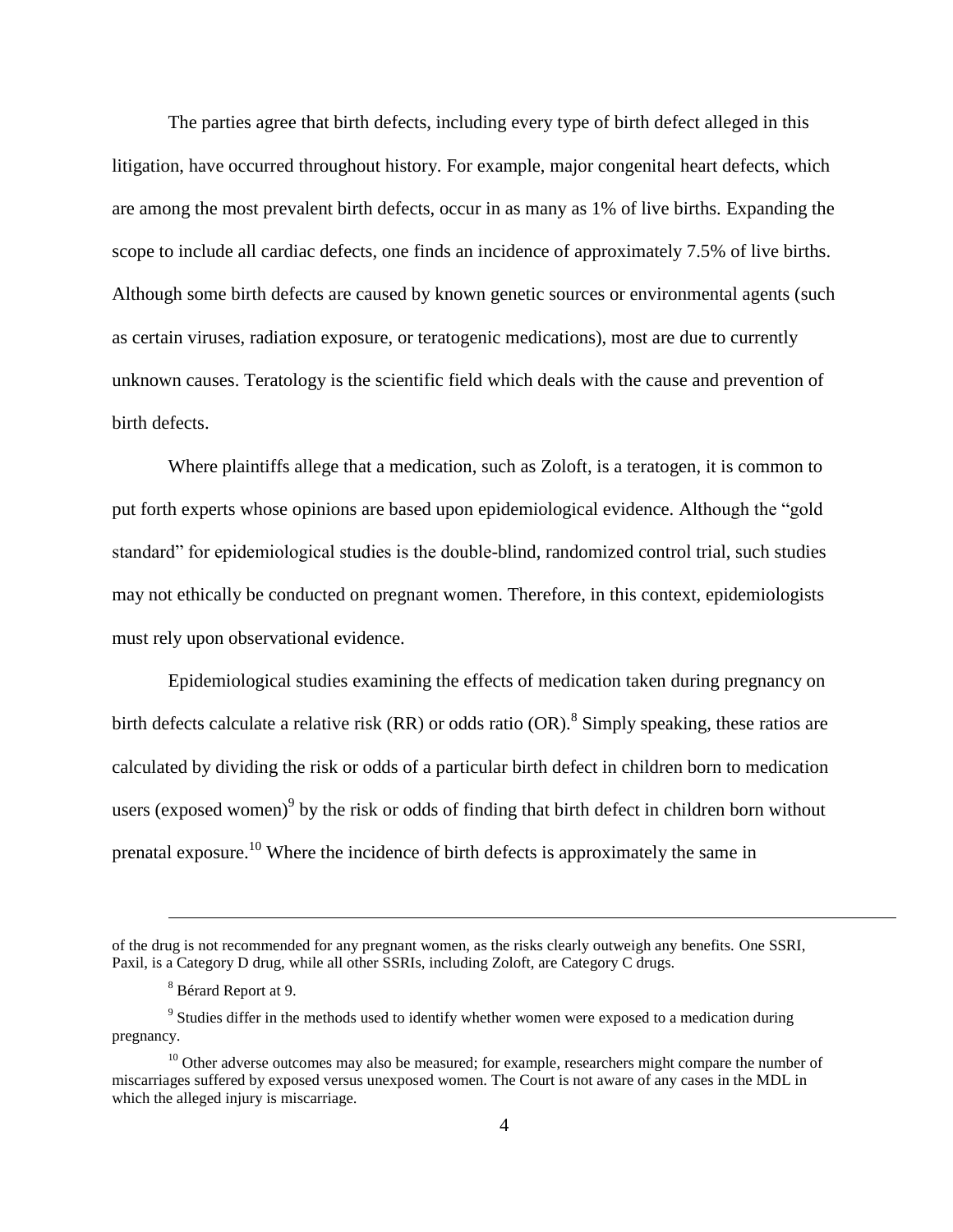medication-exposed and unexposed women, the RR or OR value will be close to one. The RR or OR is "interpreted as the increase in the risk of the outcome (congenital malformation) associated with the exposure of interest (SSRI) that is above and beyond the baseline risk."<sup>11</sup>

Researchers often statistically control for certain suspected and measurable confounding factors (*e.g.,* factors such as maternal age, weight, smoking, alcohol use, folic acid use, etc., which are correlated with exposure to the medication, and which may themselves contribute to an increased risk of the birth defect at issue), when information about those factors is available in the data set. When this is done, the researchers will report an "adjusted" ratio. The authors of the studies the Court has reviewed rely upon adjusted ratios, where available, when drawing conclusions.

Because an RR or OR calculation is only an estimate, the precision of which may be affected by general or study-specific factors (including confounders and biases, sample sizes, study methods, etc.), researchers also use statistical formulas to calculate a 95% confidence interval, which is an estimated range of plausible ratio values. A 95% confidence interval means that there is a 95% chance that the "true" ratio value falls within the confidence interval range. Some confidence intervals are narrow, indicating that the calculated rate ratio is fairly precise, and some are wide, indicating that it is not and that additional research is warranted. If the lower bound of the confidence interval is greater than one, researchers say that the ratio is "statistically significant" (*i.e.,* there is only a 5% chance that the increased risk reflected in the ratio is the result of chance alone), and will report finding a statistically significant *correlation* or

<sup>&</sup>lt;sup>11</sup> Bérard Report at 9. The baseline risk varies by defect; however, the overall baseline population risk for major congenital malformations is approximately 3% in the United States.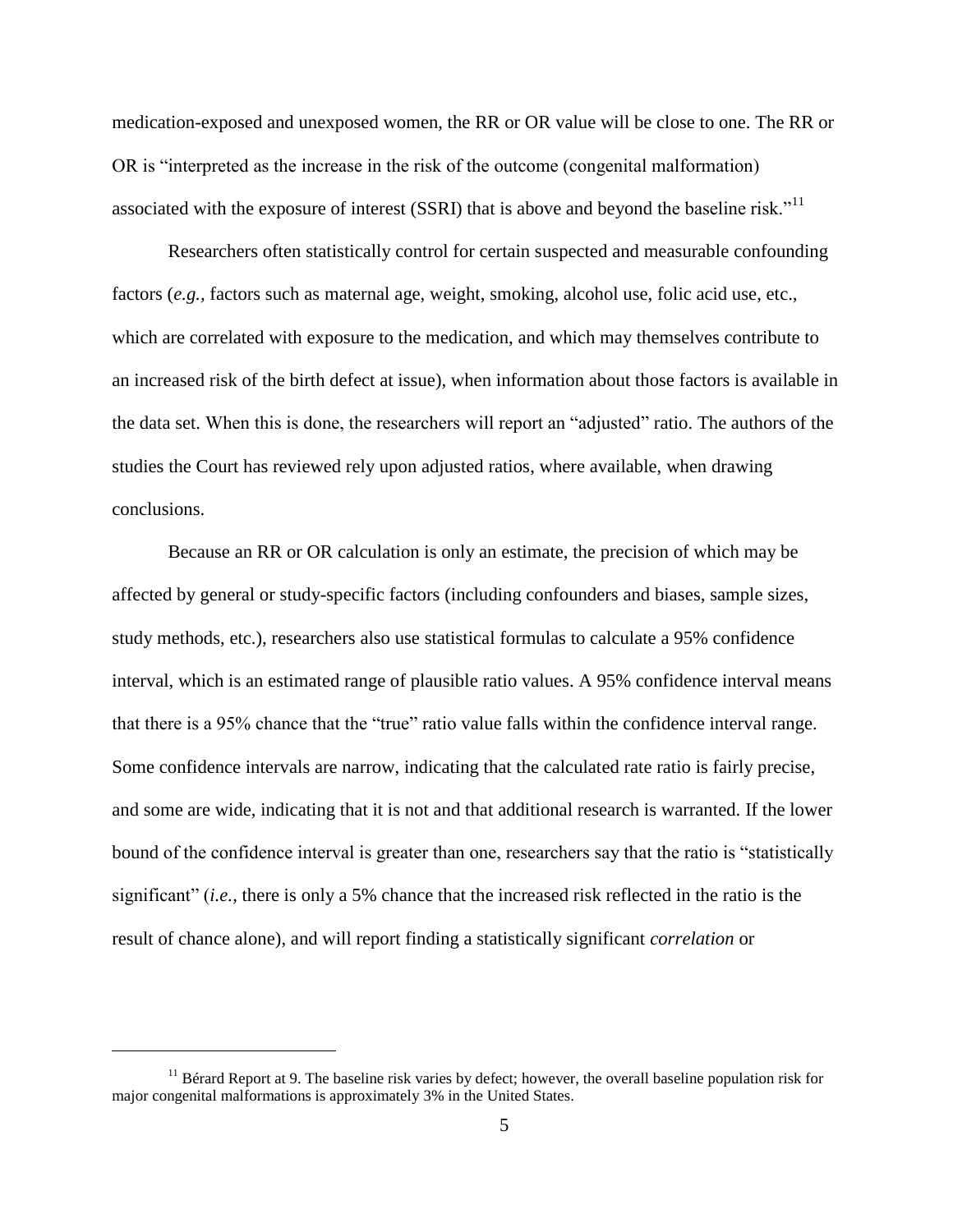association between the medication exposure and the birth defect at issue.<sup>12</sup> A statistically significant result does not necessarily indicate a large increase in risk; it simply indicates that the increased risk found is unlikely to result from chance alone.

Even where the confidence interval is narrow and the increased risk is statistically significant, teratologists will not draw firm conclusions from a single study, as apparent associations may reflect flaws in methodology, including multiple comparisons, bias, or confounding, or may be incongruous with existing scientific knowledge about biological mechanisms. When specific potential confounders or biases are identified, researchers will attempt to design studies in such a way that they can determine the degree to which those factors contributed to an outcome. In general, before concluding that there is a "true" association between a medication and an adverse outcome, the teratology community requires repeated, consistent, statistically significant human epidemiological findings, and studies which address suspected confounders and biases.<sup>13</sup>

Epidemiological studies alone can only inform scientists that two events (*e.g.,* medication use and a birth defect) are associated. For this litigation, the experts have been asked to opine as to whether Zoloft *causes* the birth defects at issue, which requires analysis beyond the identification of statistical correlations reported in published epidemiological studies. To infer a causal relationship from an association, scientists look at well-established factors sometimes referred to as the Bradford-Hill criteria. These include: the strength of the association between

 $12$  A factor may also be protective. For example, prenatal exposure to folic acid is associated with a decrease in neural tube defects. If a factor is protective, the ratio estimate will be less than one, and if the confidence interval's upper bound is less than one, that protection is statistically significant.

<sup>&</sup>lt;sup>13</sup> "Absent consistent, repeated human epidemiological studies showing a statistically significant increased risk of particular birth defects associated with exposure to a specific agent, the community of teratologists does not conclude that the agent is a human teratogen." *Wade-Greaux v. Whitehall Labs., Inc.*, 874 F. Supp. 1441, 1453 (D.V.I. 1994), *aff'd* 46 F.3d 1120 (3d Cir. 1994).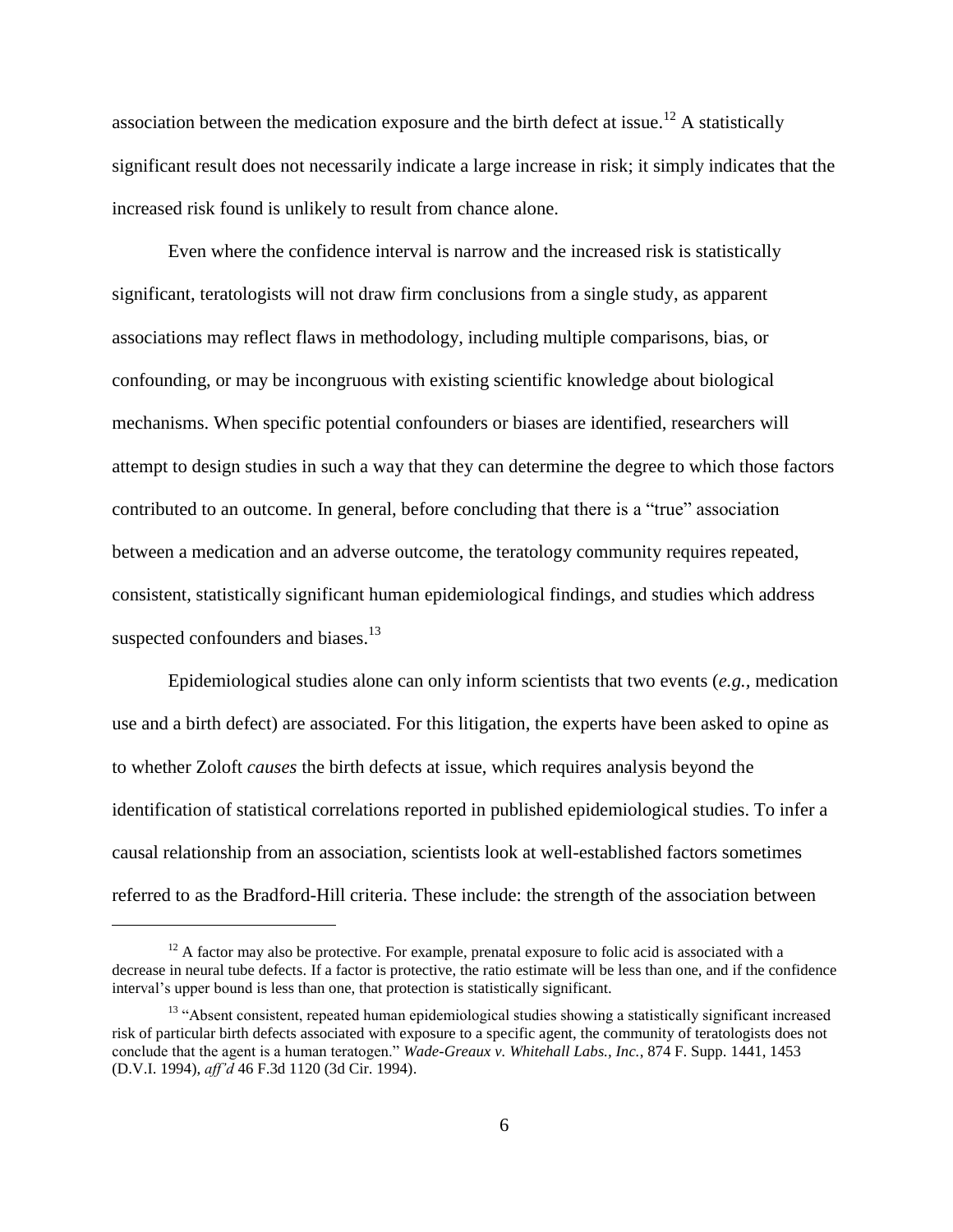the exposure and the outcome; the temporal relationship between the exposure and the outcome; the dose-response relationship; replication of findings; the biological plausibility of or mechanism for such an association; alternative explanations for the association; the specificity of the association (*i.e.*, does an outcome have only one cause, or several?); and the consistency with other scientific knowledge. $^{14}$ 

#### **III. DISCUSSION**

Dr. Bérard has conducted epidemiological studies and published peer-reviewed papers examining the effect of maternal use of antidepressants during pregnancy. Although her opinions on the issues relevant to this litigation have evolved over time, Dr. Bérard's current opinions on the teratogenic effects of Zoloft are summarized in two paragraphs of the expert report she prepared for this litigation:

A. It is my opinion that SSRIs as a class of drugs cause an increased risk of adverse pregnancy outcomes, including spontaneous abortion and congenital malformations in multiple organ systems (including cardiac defects, craniosynostosis, pulmonary/respiratory defects, gastrointestinal defects (omphalocele, gastroschisis, pyloric stenosis, anal atresia), anencephaly, cleft lip and palate, neural tube defects, limb reduction defects, club foot, and PPHN [Persistent Pulmonary Hypertension of the Newborn].

B. It is my opinion that Zoloft causes an increased risk of spontaneous abortion and congenital malformations in multiple organ systems (including cardiac defects, craniosynostosis, pulmonary/respiratory defects, gastrointestinal defects (omphalocele, gastroschisis, pyloric stenosis, anal atresia), anencephaly, cleft lip and palate, neural tube defects, limb reduction defects, club foot, and PPHN.<sup>15</sup>

The Court must examine the reliability of the methods Dr. Bérard used to arrive at these

opinions.

 $14$  Bérard Report at 11-12.

<sup>&</sup>lt;sup>15</sup> Bérard Report at 6.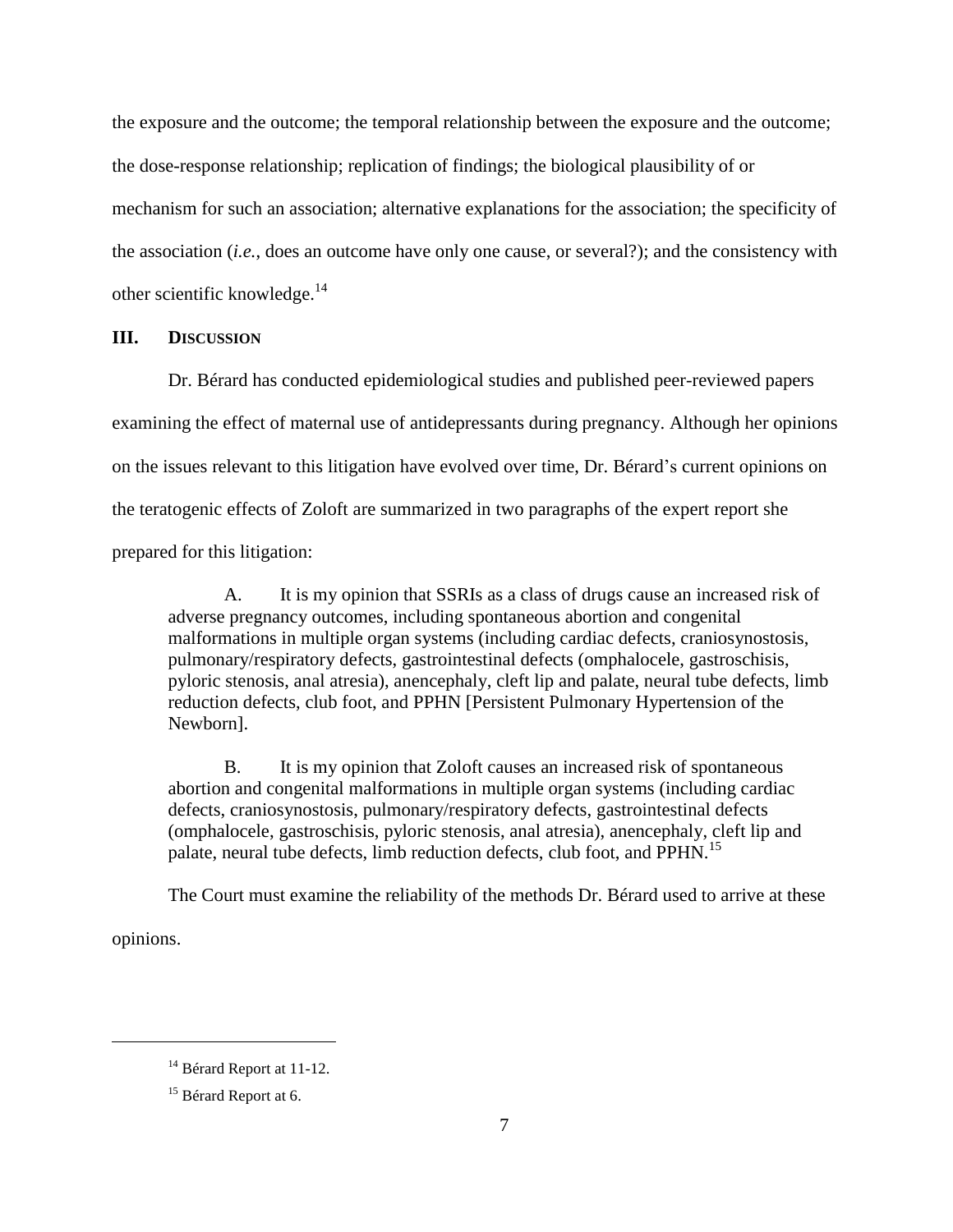#### A*.* Methodological Issues Impacting Both Opinions

# *1. The Importance of Statistical Significance*

As discussed above, in the field of epidemiology, the generally accepted method for determining whether a substance is a potential teratogen is to look for statistically significant associations between medication exposure and a pattern of birth defects, which are consistent and replicated across epidemiological studies, and to then apply the Bradford-Hill criteria. Dr. Bérard derives her conclusions about causation, in large part, by charting published findings from various studies (sometimes inaccurately) on a "forest plot" (a graphical depiction of the odds ratios and confidence intervals from multiple studies), and drawing conclusions from trends in odds ratios depicted on the forest plot without regard to whether the underlying published findings were statistically significant, and without further statistical analysis. Dr. Bérard testified that, in her view, statistical significance is certainly important within a study, but when drawing conclusions from multiple studies, it is acceptable scientific practice to look at trends across studies, even when the findings are not statistically significant.<sup>16</sup> In support of this proposition, she cited a single source, a textbook by epidemiologist Kenneth Rothman, and testified to an "evolution of the thinking of the importance of statistical significance."<sup>17</sup>

Epidemiology is not a novel form of scientific expertise.<sup>18</sup> However, Dr. Bérard's reliance on trends in non-statistically significant data to draw conclusions about teratogenicity, rather than on replicated statistically significant findings, *is* a novel methodology. Therefore, as the evidence on which Dr. Bérard relies is not evidence that derives from principles and

<sup>16</sup> Bérard N.T. 4/9/14, 76:6-20.

<sup>17</sup> Bérard N.T. 4/9/14, 76:21-77:13.

<sup>18</sup> *In re Paoli*, 35 F.3d at 744 n.10.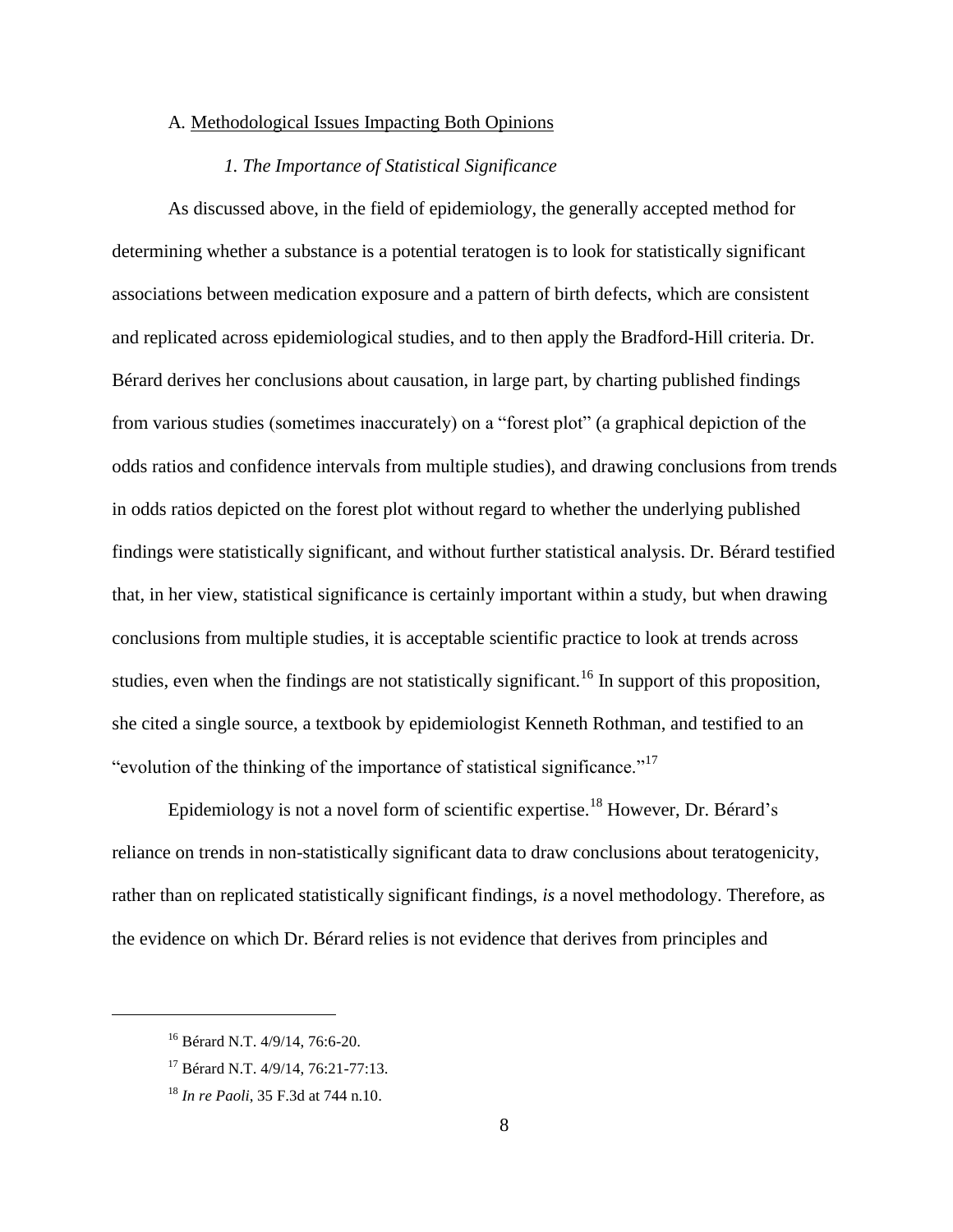techniques of "uncontroverted validity,"<sup>19</sup> and hence is not readily admissible, the Court must determine whether Dr. Bérard's opinion is admissible by applying the *Daubert* standard.

This is not a case where an expert is simply moving into novel terrain, wherein no methodology has yet been well established. There exists a well-established methodology used by scientists in her field of epidemiology, and Dr. Bérard herself has utilized it in her published, peer-reviewed work. The "evolution" in thinking about the importance of statistical significance Dr. Bérard refers to does not appear to have been adopted by other epidemiologists, even the very researchers she cites in her report. Her departure from that methodology in her litigation report and testimony requires more thorough justification than she has presented to the Court. Although she cited the Rothman textbook as support for her methods, she has advanced no evidence indicating that this is a "methodology [that] has been exposed to critical scientific scrutiny,"<sup>20</sup> or that it has been adopted by other scientists in the field.

The Court is particularly concerned about the risk of reaching an erroneous conclusion using Dr. Bérard's methodology. Dr. Bérard opines that, although one cannot assume teratogenicity from one weak association in one study, one *can* assume teratogenicity based upon multiple weak associations found across many studies. However, an equally plausible conclusion from multiple studies finding only weak associations, not greater than one would expect by chance, is that the true association is weak; so weak that one cannot conclude that the risk is greater than that seen in the general population. This is, in fact, the conclusion most researchers in Dr. Bérard's field have reached regarding the association between Zoloft and birth defects, even those cited by Dr. Bérard in support of her contrary opinion.

<sup>19</sup> *Id.*

<sup>20</sup> *Wade-Greaux*, 874 F. Supp. at 1479.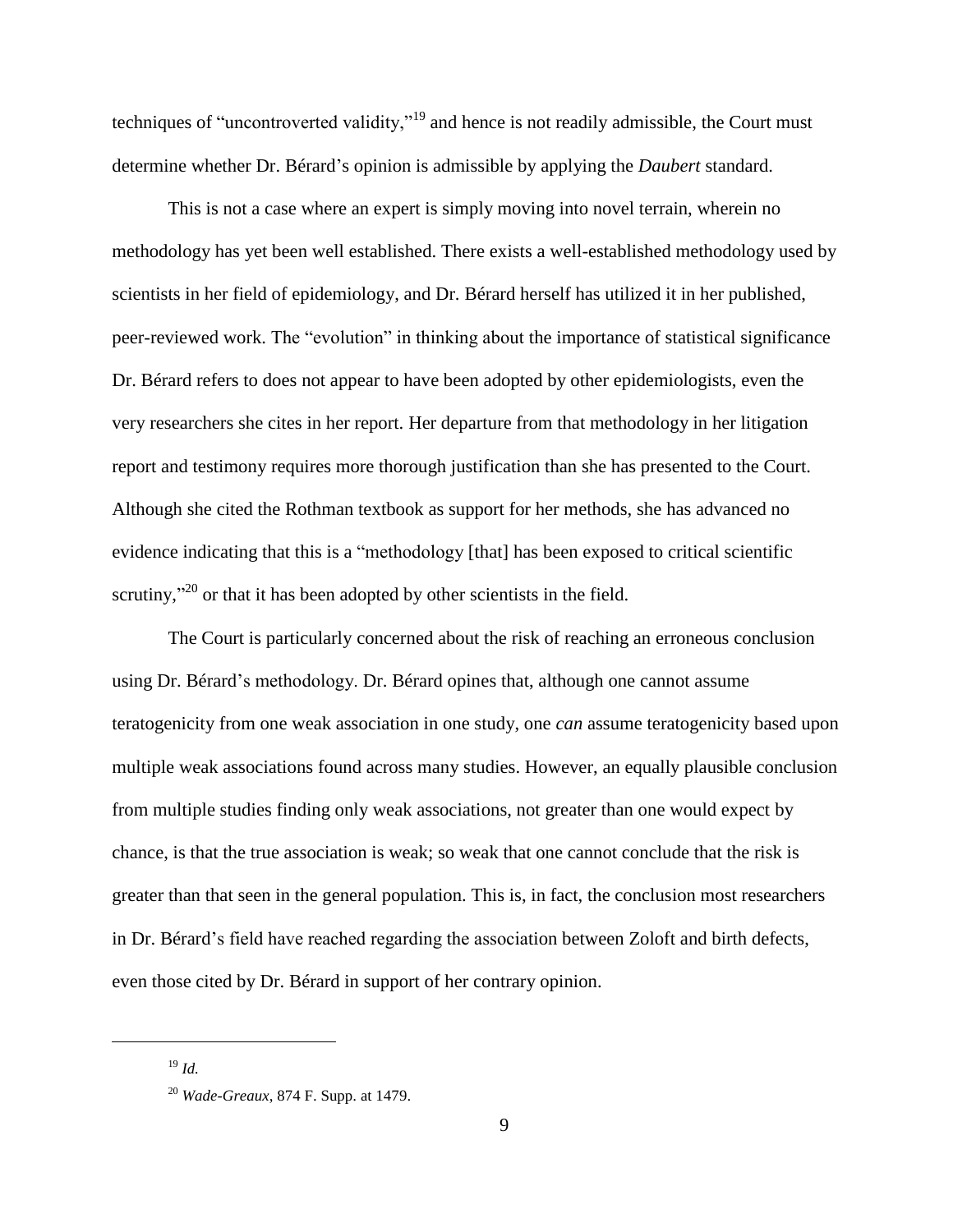The Court is mindful of its function as a gatekeeper; it is not for the courts to be the pioneers, forging new trails in scientific thinking, especially when that means departing from well-established research principles, such as the principle of statistical significance. The Court understands that it is difficult to measure small increases in risk when the risk is for a rare event. However, Dr. Bérard testified that the precision of an estimate *decreases* when an event is rare (as in the case of most birth defects);<sup>21</sup> thus the danger of misinterpreting a given (imprecise) result as a true association, when it may be the result of chance alone, is greater, underscoring the importance of the concept of statistical significance in this context.

In *Wade-Greaux*, a well-respected pediatric, developmental, and genetic pathologist, Dr. Gilbert, "testified that she does not believe that repeated, consistent epidemiological studies showing a statistically significant increased risk of malformations associated with the use of a medicine are required to reach a scientifically valid conclusion as to whether that medication can cause malformations in humans at therapeutic dosage.<sup> $22$ </sup> This is very similar to the position that Dr. Bérard takes in this case. The *Wade-Greaux* court noted that Dr. Gilbert's conclusions were not derived from methodology generally accepted by the teratology community, and further noted that Dr. Gilbert's own published research on teratology recognized and adopted the generally accepted approach. Because Dr. Gilbert's opinion was not based upon repeated, consistent epidemiological studies showing statistically significant increased risks, the court excluded her opinion and testimony. Similarly, this Court finds that Dr. Bérard has failed to demonstrate that her reliance on non-statistically significant findings is accepted within her scientific community. Like the experts in *Wade-Greaux*, Dr. Bérard is only able to draw her

<sup>&</sup>lt;sup>21</sup> Bérard N.T.  $4/9/14$  at 77:5-11.

<sup>22</sup> *Wade-Greaux*, 874 F. Supp. at 1455.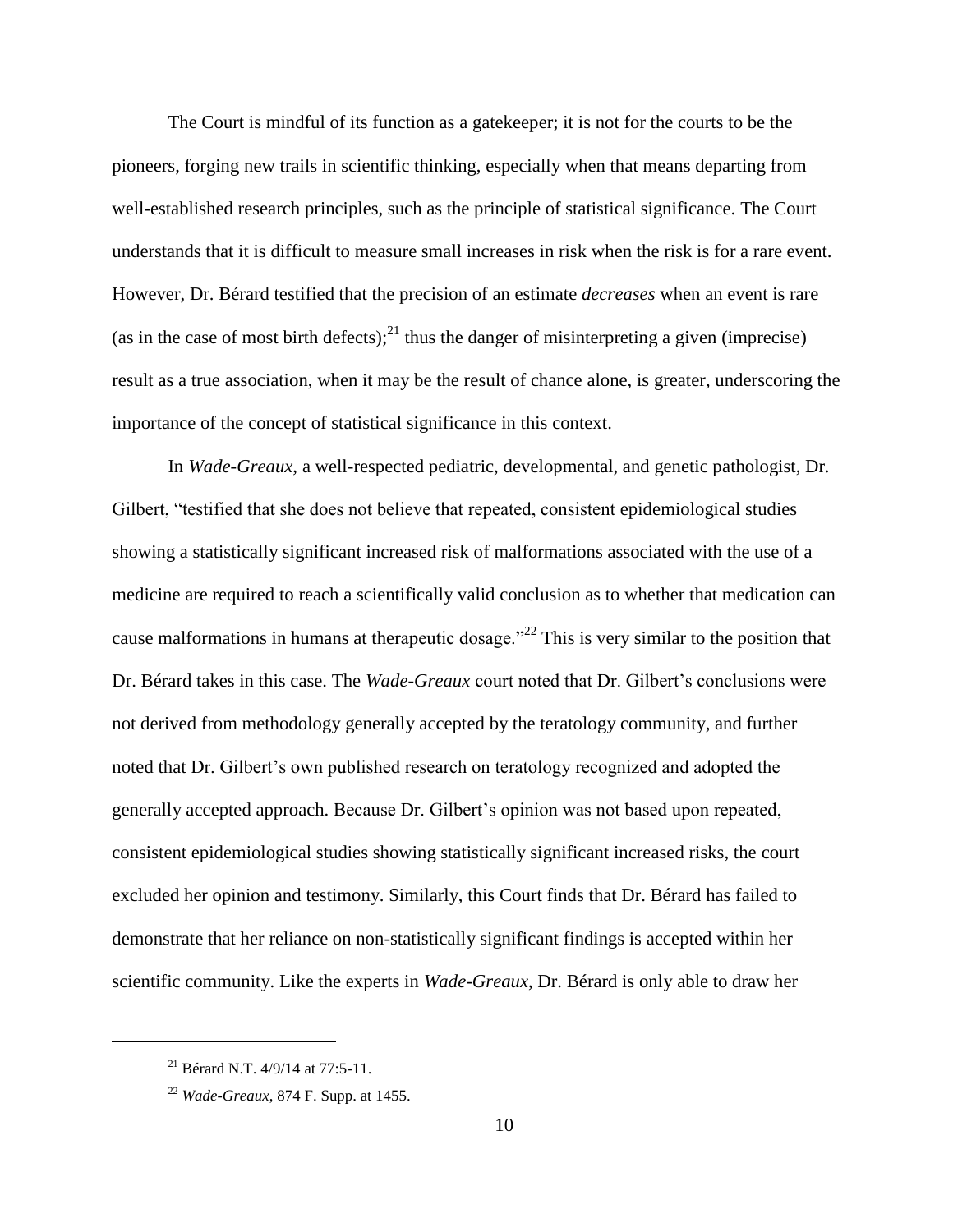conclusions "by ignoring the basic requirements of the relevant scientific community's methodology."<sup>23</sup>

### *2. Analyzing Data from Multiple Studies*

Because birth defects are rare, Dr. Bérard testified that the scarcity of replicated, statistically significant findings may be the result of insufficient power in the studies, even in large, population based studies, including thousands of exposed women. Therefore, Dr. Bérard testified, her approach was to look for "trends" in ratio estimates reported in (selected) studies, and draw conclusions about teratology from those trends, from rather than statistically significant results. She demonstrated this method to the Court using a forest plot.

"[T]he party presenting the expert must show that the expert's findings are based on sound science, and this will require some objective, independent validation of the expert's methodology."<sup>24</sup> When epidemiologists hypothesize that there is a "true" association which individual studies are underpowered to detect at a statistically significant level, the widely accepted approach to combining data from multiple studies—thus increasing the power to detect an association—is to conduct a systematic meta-analysis. Dr. Bérard did not address, in her report or her testimony, her reasons for relying upon her novel method of examining trends in odds ratios to test her hypothesis, rather than relying upon the well-established method generally relied upon by epidemiologists,<sup>25</sup> nor did she provide objective, independent validation for her novel method.

<sup>23</sup> *Id*. at 1478.

<sup>24</sup> *Daubert v. Merrell Dow Pharms., Inc.*, 43 F. 3d 1311, 1316 (9th Cir. 1995).

 $25$  One meta-analysis, conducted by Nicholas Myles and his colleagues, was recently peer-reviewed and published. Myles 2013. Dr. Bérard did not discuss this meta-analysis in her expert report, due to the timing of its publication, but she testified that she is familiar with it. In contrast to Dr. Bérard's litigation method, the Myles study used a well-established method for analyzing data from multiple studies, a meta-analysis following the guidelines for Meta-Analysis of Observational Studies in Epidemiology. The Court notes that, according to the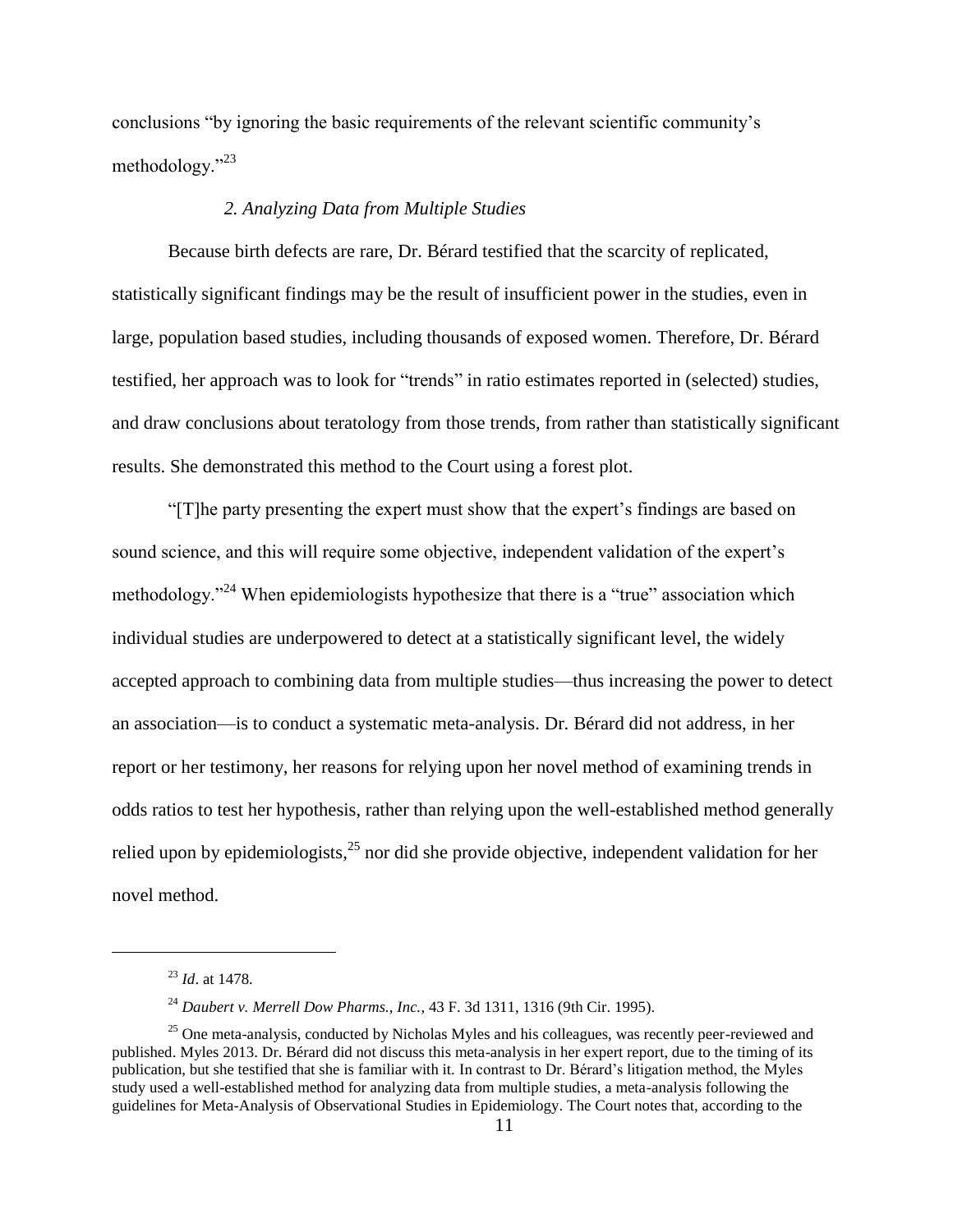#### B. Opinion Regarding Teratogenicity of SSRIs as a Class

Dr. Bérard's opinion relies, in large part, on her presumption that SSRIs, although distinct from one another in chemical structure and pharmacokinetic properties, $^{26}$  will have similar teratogenic effects. Plaintiffs argue that it is appropriate methodology to interpret research studies which report associations between SSRIs, collectively, and birth defects as evidence that Zoloft, particularly, would increase the risk of birth defects to the same degree. The Court disagrees. Even assuming sound evidence of a common biological mechanism by which all SSRIs could plausibly impact fetal development (e.g. evidence of serotonin and related developmental pathways from the embryonic and animal studies), such evidence would only give rise to the *hypothesis* of a class-wide effect among the SSRIs when used in human pregnancies; because even small differences in chemical structures can result in different teratogenic effects, it is necessary to test the hypothesis before concluding that all SSRIs are similar in their teratogenic properties.

Examination of the very peer-reviewed, published epidemiology literature cited by Dr. Bérard in her report yields little evidence of a class effect. If there were a class effect, one would expect to find consistent associations between each drug in the class and a given outcome.

Methods section of the published paper, Myles made an effort to be as inclusive as possible of high-quality published studies, not excluding any studies on the basis of their results or conclusions. This meta-analysis involved the statistical analysis of the included studies and measured the statistical significance of the results.

As Dr. Bérard pointed out in her testimony, Myles did exclude some studies from his meta-analysis. However, there is no evidence that he selected studies for inclusion and exclusion based upon the extent to which they supported his *a priori* hypothesis. In contrast, Dr. Bérard admitted that her expert report and forest plot focused upon published studies which were most supportive of her opinion.

The Court further notes that Myles concluded that Zoloft was *not* significantly associated with major or cardiac malformations. While Dr. Bérard's conclusions are not at issue here, the contrary conclusions Myles reached using a well-established method raises the possibility that Dr. Bérard's decision to rely on an alternative, nonstatistical method of assessing data from multiple studies may be driven by her desire to confirm her *a priori* hypothesis that Zoloft is a teratogen, rather than by her desire to test the possibility that individual studies were underpowered to detect true associations.

<sup>26</sup> Kornum 2010 at 30.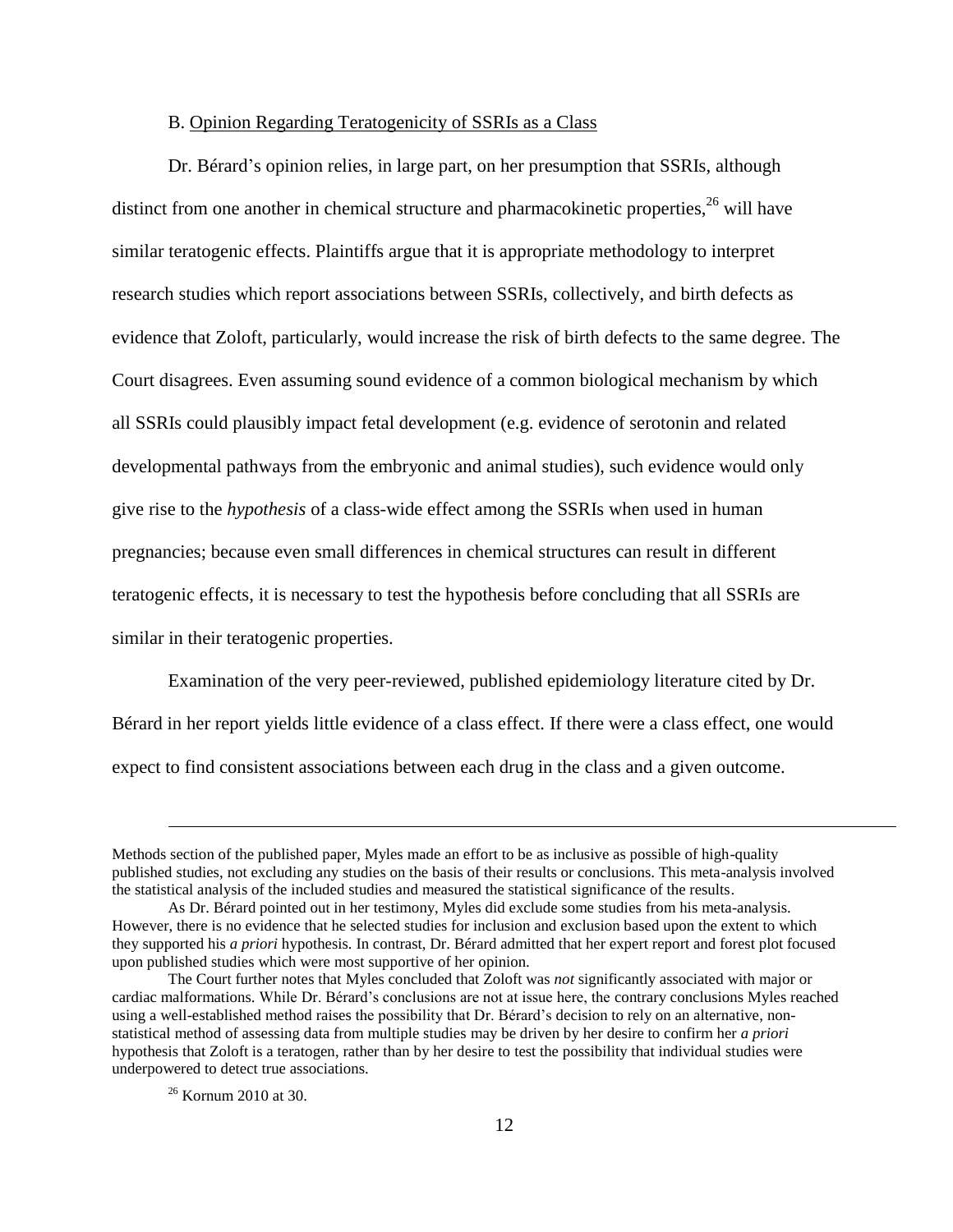Instead, there are only scattered statistically significant associations, both within and between studies. For example, in the Louik 2007 study, researchers found a statistically significant association between Zoloft (sertraline) and septal defects, and paroxetine and right ventricular outflow path obstruction, but no association between other commonly prescribed SSRIs (flouxetine and citalopram) and either of those birth defects. Similarly, that study found only one of the studied drugs was significantly associated with neural tube defects (paroxetine), limb reduction defects (sertraline), and omphacele (sertraline). The Malm 2011 study found a statistically significant association between fluoxetine and cardiovascular anomalies, and citalopram and neural tube defects. Other studies which studied multiple birth defects and multiple SSRIs also found scattered, statistically significant associations between certain birth defects and one (or occasionally two) of the four or more SSRIs studied.<sup>27</sup>

Dr. Bérard opines that the absence of evidence supporting her opinion that every SSRI is associated with a similar increase in birth defects can be explained by study samples which are too small to measure the "true" association between individual SSRIs and birth defects. But this assertion that class effects would be detectable given significantly large samples of pregnant women is itself only a hypothesis, and there is scant evidence in support of that hypothesis, despite large population-based studies using the Danish and Finnish birth registries.<sup>28</sup>

At first glance one such study, the Jimenz-Solem 2012 paper, appears to support a limited class effect for cardiovascular defects.<sup>29</sup> That study found statistically significant associations

<sup>27</sup> *See* Alwan 2007, Kornum 2010, Pederson 2009, Diav-Citrin 2008, Malm 2011, Colvin 2011, and Baaker 2010.

<sup>28</sup> *See* Jimenez-Solem 2012, Kornum 2010, and Pederson 2009 (Danish data); and Malm 2011 (Finnish data).

<sup>&</sup>lt;sup>29</sup> Other epidemiologists have noted that heart defects are heterogeneous, and a specific exposure is not expected to increase the risk for congenital heart defects in general; therefore, it is important for researchers to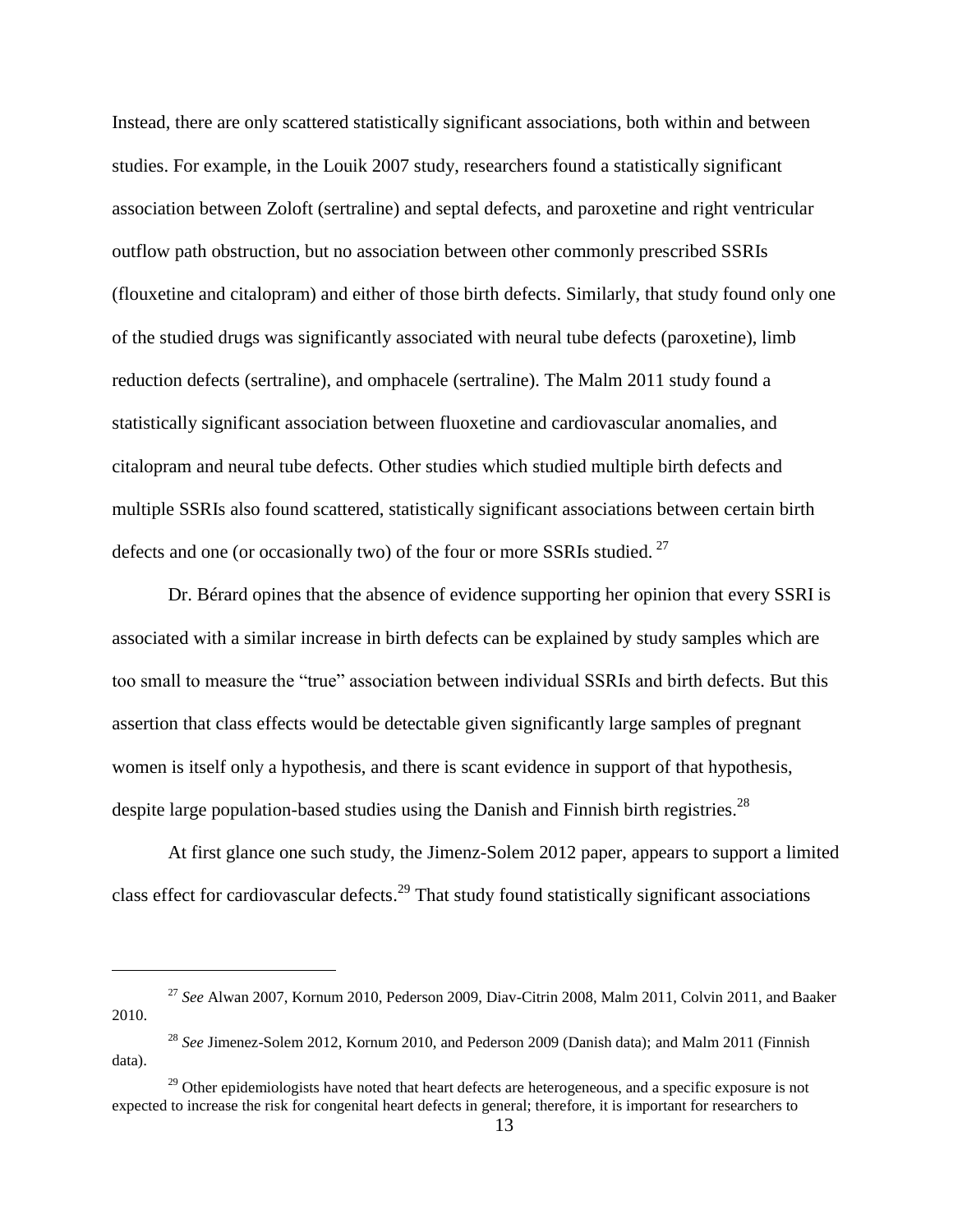between three SSRIs (sertraline, fluoxetine, and citalopram) and heart defects. However, that study also found similar rates of heart defects in SSRI users who "paused" SSRI use before and during pregnancy. This study suggests that the statistical association observed between SSRIs and heart defects may result from an unmeasured confounding factor, unrelated to the medications, which impacts fetal development. Dr. Bérard's opinion about class effects does not adequately address this study and its implications. If she disagrees with the methods, findings, or the conclusions, she must provide a detailed, scientific critique which explains her disagreement.<sup>30</sup> She has failed to do so.

The Myles meta-analysis was designed with the goal of directly comparing the teratogenic potential of individual SSRIs, to determine whether any are comparatively safer. That study noted that "the teratogenic potential of specific agents might differ from the aggregate result for SSRI . . . medications as a class,"<sup>31</sup> but the researchers' "*a priori* hypothesis was that SSRI medications (fluoxetine, paroxetine, sertraline, and citalopram) are individually associated with an increased risk of major, minor, and cardiac malformation in those infants exposed *in utero*."<sup>32</sup> The statistical analysis performed on the aggregate data, however, did not support the *a priori* hypothesis. Fluoxetine and paroxetine were both significantly associated with major malformations overall (including cardiac malformation); only paroxetine was significantly

perform subanalyses on specific heart defects. Bakker 2010 (studying exposure to Paxil and the incidence of septal defects and other specific heart defects).

<sup>30</sup> *In re Avandia Mktg., Sales Pracs. & Prods. Liab. Litig.*, No. 07-1871, 2011 WL 13576, at \*9 (E.D. Pa. Jan. 4, 2011); *In re Rezulin Prod. Liab. Litig.,* 369 F. Supp. 2d 398, 425 (S.D.N.Y. 2005) ("if the relevant scientific literature contains evidence tending to refute the expert's theory and the expert does not acknowledge or account for that evidence, the expert's opinion is unreliable. Accordingly, courts have excluded expert testimony 'where the expert selectively chose his support from the scientific landscape.'" (citing *Carnegie Mellon Univ. v. Hoffmann-LaRoche, Inc.,* 55 F.Supp.2d 1024, 1039 (N.D.Cal.1999))); *see also Miller v. Pfizer, Inc.,* 196 F.Supp.2d 1062, 1086-87 (D.Kan.2002) (examining studies reaching contrary conclusions is "appropriate to minimize the likelihood of a false conclusion"), *aff'd,* 356 F.3d 1326 (10th Cir.2004).

 $31$  Myles 2013 at 2.

 $32$  *Id.*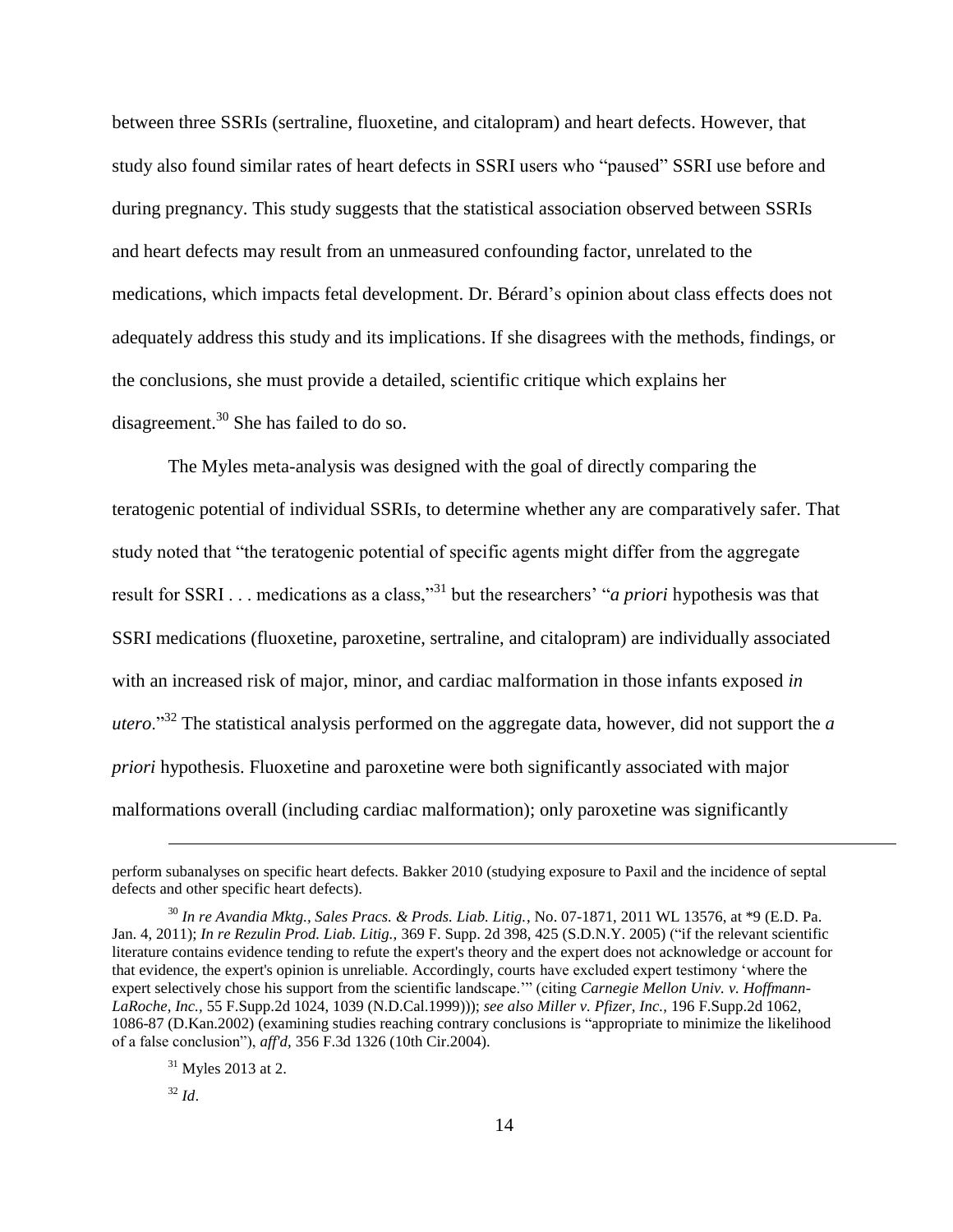associated with cardiac malformations; and sertraline and citalopram were not significantly associated with either major or cardiac malformations. The study found that SSRIs were not significantly associated with minor malformations. The authors recommended that "future research be directed towards individual agents, rather than SSRIs as a class."<sup>33</sup> Dr. Bérard explained that she did not consider this paper when writing her report because of the timing of its publication, but testified that she is familiar with it. She criticized the paper for excluding certain studies from the meta-analysis, but she did not identify which studies were excluded or why this undermines her confidence in the work, and in particular its conclusions about class effects.<sup>34</sup>

The Court also notes that the FDA does not treat SSRIs as a class with regard to warnings about use during pregnancy. Paroxetine is in category D, while all other SSRIs are in category C.

In her own published, peer-reviewed research, Dr. Bérard's has opined that paroxetine may have uniquely teratogenic properties among the SSRIs.<sup>35</sup> She first published this opinion in 2007, and has published that opinion as recently as  $2012<sup>36</sup>$  Dr. Bérard fails to explain how she reconciles her earlier research and conclusions with her current opinion that all SSRIs are similarly teratogenic. Although Dr. Bérard explained that her opinion has evolved since 2012, when she concluded that there was no indication to stop using any antidepressant, except paroxetine, during pregnancy, the Court does not find support for the evolution of her opinion in the published epidemiology research, suggesting that her opinion is not grounded in generally

<sup>&</sup>lt;sup>33</sup> Myles 2013 at 9.

 $34$  Tr. 4/9/14 at 86:8-18.

<sup>&</sup>lt;sup>35</sup> The Court makes no finding as to the actual or relative safety of paroxetine or the other SSRIs; the Court cites Dr. Bérard's work only for the purpose of establishing that Dr. Bérard has studied the issue of class effects and has opined to her peers, and in other litigation, that the SSRIs are not all similarly teratogenic (*i.e.,* there is no class effect).

<sup>&</sup>lt;sup>36</sup> Bérard, 2007; Simoncelli 2010 (Zoloft and other non-paroxetine SSRIs the "first-line therapy" for treatment of depression during pregnancy); Santos 2012. In addition to her published research, in 2009, she was retained by plaintiffs as an expert in the Paxil (paroxetine) litigation, and opined that current data did not suggest that SSRIs as a class were teratogenic. Bérard Paxil Report (Doc. No. 691, Ex. 8).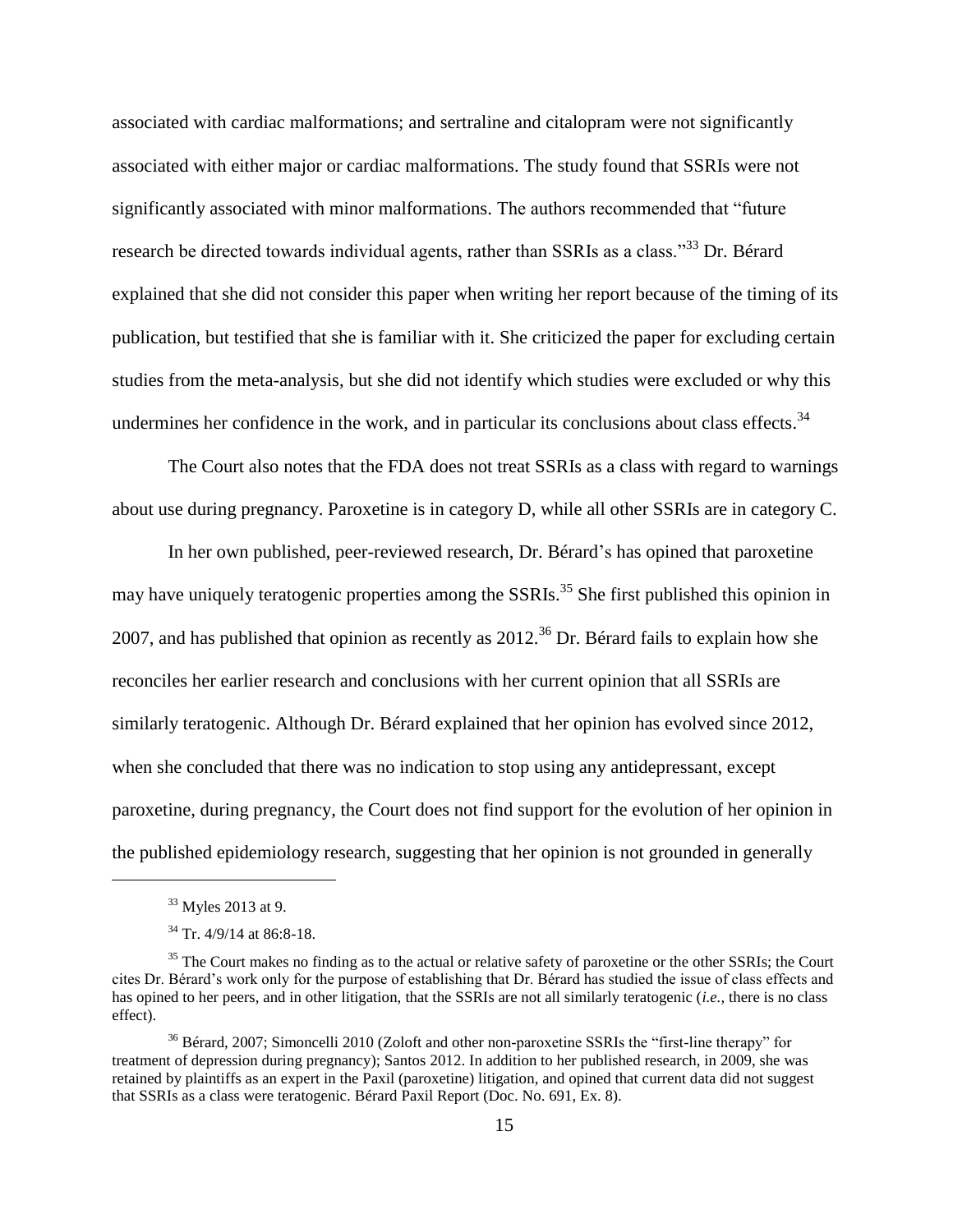accepted scientific methods.<sup>37</sup> While sound epidemiological evidence of a class effect may develop in the future, if Dr. Bérard's current hypothesis is correct, that hypothesis needs to be tested using sound scientific methods. As Dr. Bérard's expressed opinion regarding class effects is not evidence based, and is directly contrary to the findings of her own peer-reviewed, published research, the Court holds that Dr. Bérard's reliance on class wide data to draw inferences about the teratogenic impact of Zoloft is not based on a scientifically reliable methodology, and cannot be put before a jury.

Accordingly, under the principles set forth in *Daubert*, Dr. Bérard's opinion that SSRIs as a class of drugs cause an increased risk of adverse pregnancy outcomes must be excluded pursuant to Rule 702.

# C*.* Opinion Regarding Teratogenicity of Zoloft, Specifically

 $\overline{a}$ 

# 1. *Study Selection and the Epidemiological Evidence*

Pfizer argues that Dr. Bérard reaches her conclusions using flawed methods, including the "cherry-picking" of studies and of findings within studies which support her position.

The Court finds that the expert report prepared by Dr. Bérard does selectively discuss studies most supportive of her conclusions, as Dr. Bérard admitted in her deposition,<sup>38</sup> and fails to account adequately for contrary evidence, and that this methodology is not reliable or scientifically sound.<sup>39</sup> The Court is especially concerned that Dr. Bérard failed to discuss her

 $37$  To the extent that Dr. Bérard attributes her altered opinion to developments in the biological mechanisms literature (i.e., evidence from outside her field of expertise), see discussion at page 22, *infra*.

<sup>38</sup> Bérard Dep. at 260:13-23; 185:2-186:1; 197:17-22, 258:22-259:5, 308:23-309:6, 320:23-321:3.

<sup>39</sup> *In re Avandia*, 2011 WL 13576, at \*9; *In re Bextra & Celebrex Mktg. Sales Pracs. & Prods. Liab. Litig.*, 524 F. Supp. 2d 1166, 1176 (N.D. Cal. 2007); *In re Rezulin Prod. Liab. Litig.*, 369 F. Supp. 2d 398, 425 & n.164 (S.D.N.Y. 2005).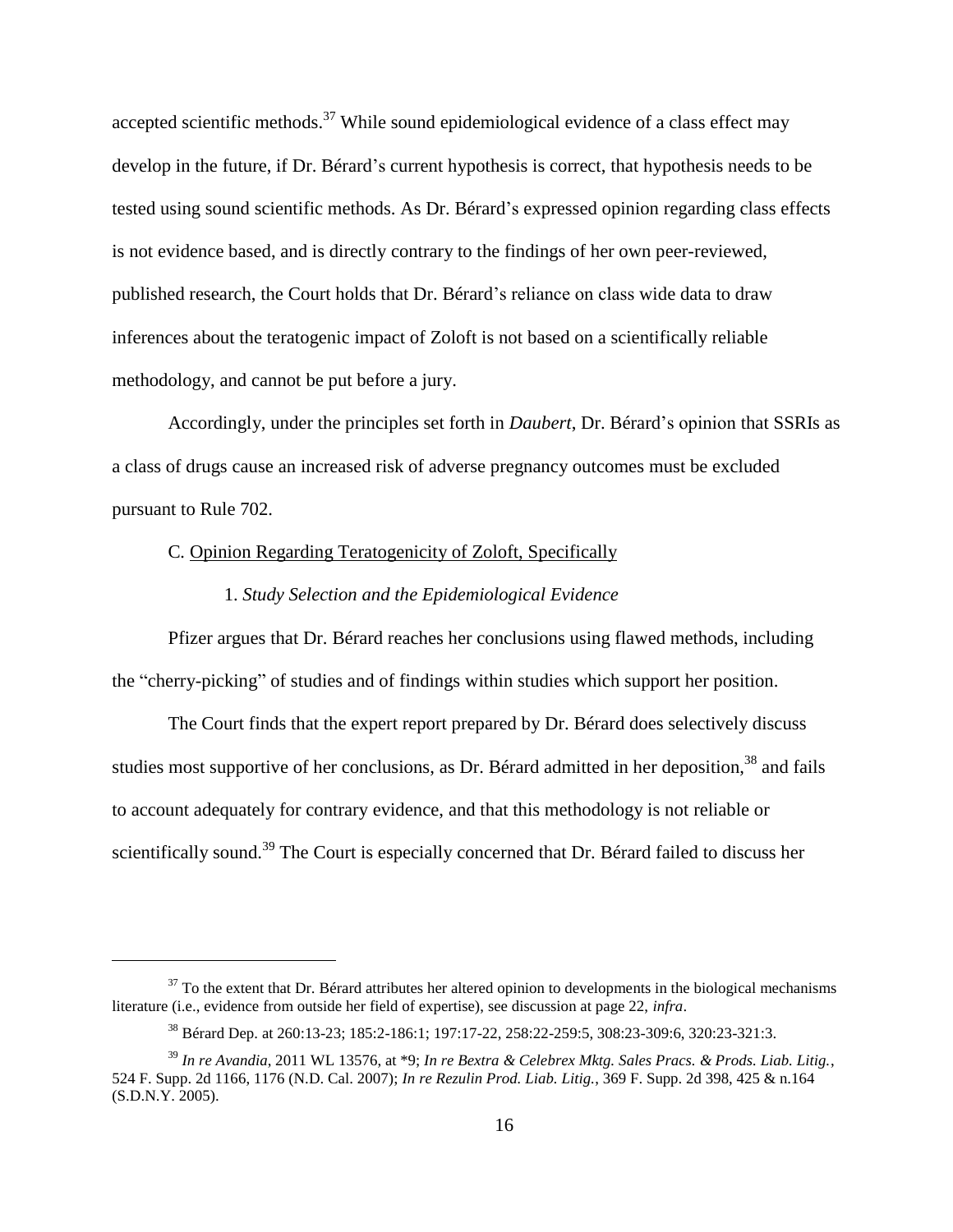own peer-reviewed, published studies, in which she concluded that paroxetine, but not the other SSRIs, increased the risk of major congenital and cardiac malformations.<sup>40</sup>

At the hearing, Dr. Bérard provided her rationale for excluding certain studies from her report. For example, she testified that she excluded studies, including some of her own, which used an active comparison group (i.e. a group of women taking another type of antidepressant which is not a suspected teratogen).<sup>41</sup> However, she herself has written that conducting studies with an active comparison group adds valuable information to the literature as a whole.<sup>42</sup> As a causal conclusion requires examination of the literature as a whole, Dr. Bérard's explanation does not justify ignoring studies using active comparators.

Dr. Bérard also pointed out methodological flaws or weaknesses in other studies. The Court notes that all epidemiological studies will have some weaknesses; studies of potential teratogens are particular prone to biases and confounders, because it is unethical to utilize a randomized, double-blind study to examine possible teratogenic effects of a drug. It is not entirely clear that the weaknesses in the studies Dr. Bérard excludes are greater than those in the studies upon which she relies. Moreover, rather than simply ignoring certain studies, the accepted scientific practice is for an expert to explain why she gives more weight to certain studies in forming her opinion, discussing methodology, power, and other key factors.<sup>43</sup> Therefore, although Dr. Bérard testified that her opinion was based upon the totality of the evidence, and she was able to articulate a rationale for excluding certain studies during the

<sup>40</sup> Bérard 2007; Simoncelli 2010; Santos 2012.

<sup>41</sup> Bérard N.T. at 81:24-82:16.

<sup>&</sup>lt;sup>42</sup> *See* Bérard, 2007, at 25 ("given that antidepressant users have very different characteristics than nonusers with regard to lifestyle, history of co-morbidity, including mood and anxiety disorders, and socio-economic status, all of which can be difficult to measure with precision (Ramos et al, 2005), we do not believe that having a population-based comparator as was done by Kallen and Otterblad Olausson (2006) is optimal.")

<sup>43</sup> *In re Avandia*, 2011 WL 13576, at \*9.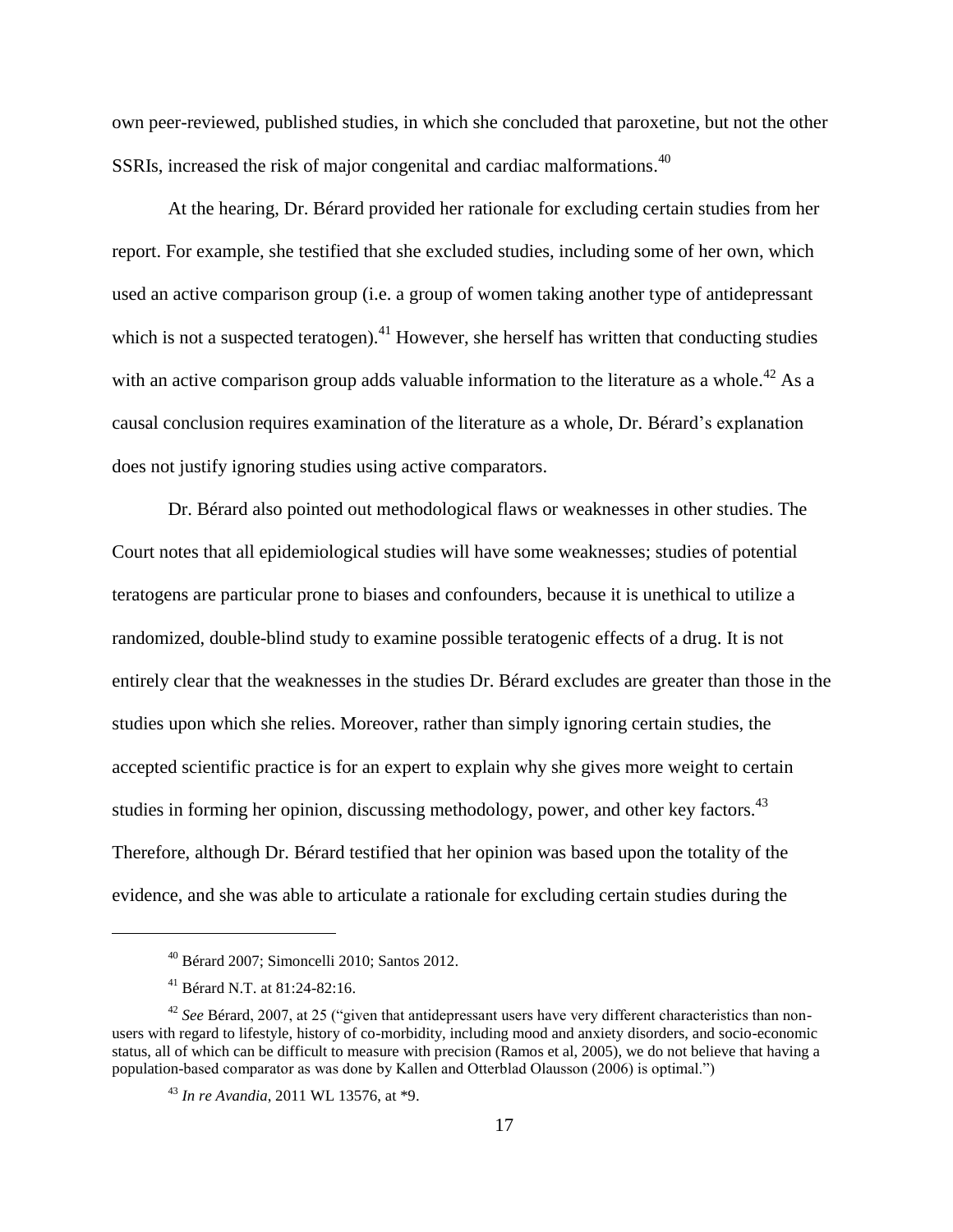hearing, the Court shares Pfizer's concern that Dr. Bérard's opinion relies upon a selected subset of evidence without sufficient analysis of contrary evidence—a significant methodological weakness. 44

"Cherry-picking" is always a concern, but is of heightened concern in this case, where many of Dr. Bérard's conclusions and opinions were formulated by identifying trends in odds ratio estimates selected from the published literature, rather than being based upon replicated, statistically significant odds ratio estimates. The fact that her conclusions are drawn from trends she observed in a self-selected subset of supportive studies, not the totality of the epidemiological evidence, further underscores her problematic methodology.

Moreover, the studies Dr. Bérard does rely upon in her report do not adequately support her opinions, especially in light of her change in opinion from 2012 to the present. Only one of the studies she relies upon was published in 2012, and none were published later. Two of the studies she relies upon were published in 2007, when Dr. Bérard was firmly of the opinion (expressed both professionally and as an expert witness for plaintiffs in the Paxil litigation) that Paxil was uniquely teratogenic and other SSRIs should be used as first-line medications for treating depression in pregnancy.<sup>45</sup> These studies both cautioned that the statistically significant findings reported might be an artifact of multiple comparisons. Yet Dr. Bérard relies upon them as evidence of an increased risk of birth defects in the exposed group without addressing this issue. Three of the studies she relies upon used overlapping data from the Danish birth registry, and the last of those studies demonstrated that any increased risk might be due to a confounding

<sup>44</sup> In contrast, Pfizer's expert, Dr. Srivastava, testified that in his expert report, he discussed the research papers that he thought were most informative regarding the issue at hand, not those he thought best supported his opinion. Tr. 4/14/14, 82:2-19.

<sup>45</sup> Louik 2007; Alwan 2007.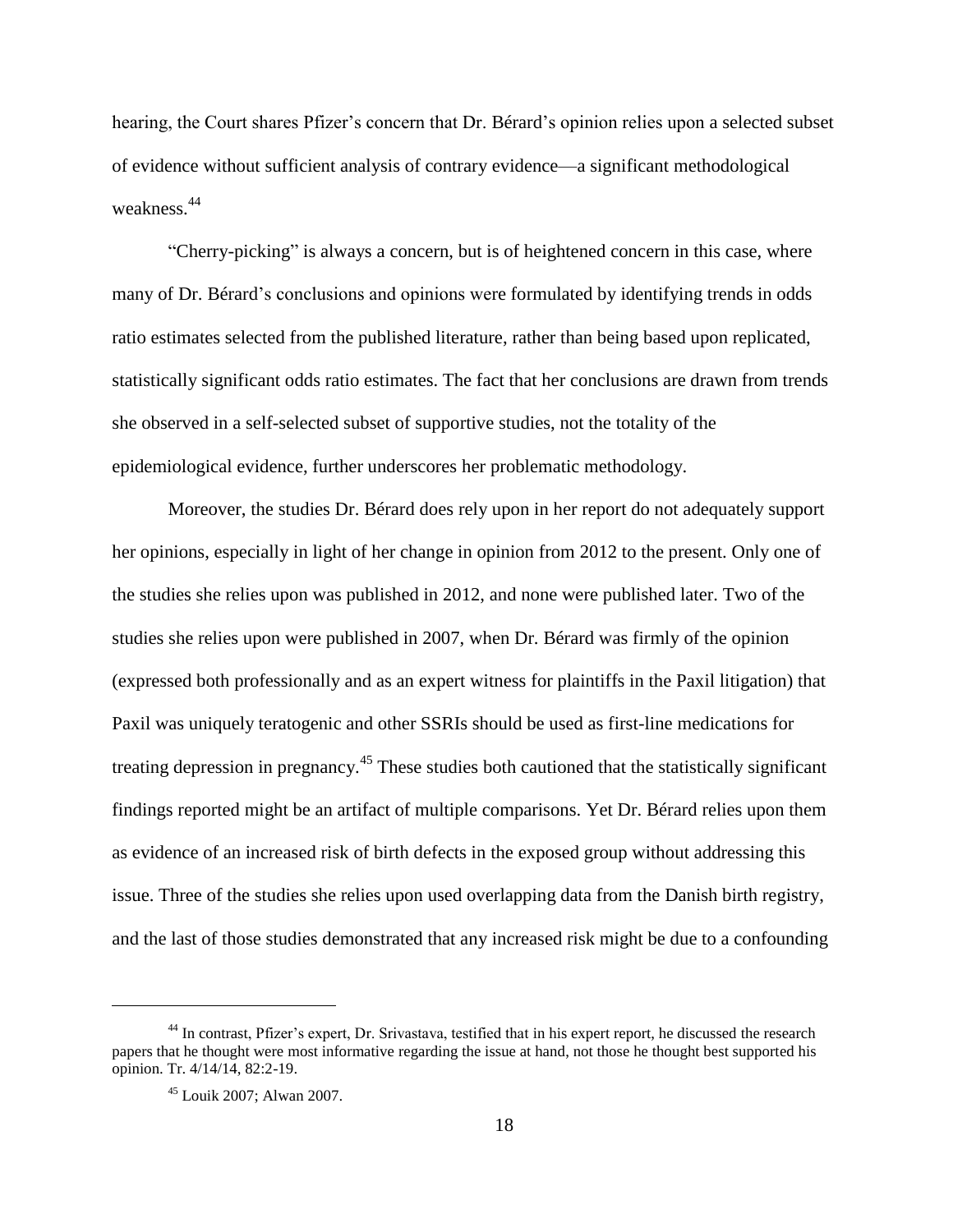factor and not the SSRI medication at all.<sup>46</sup> The remaining studies did not find any statistically significant association between Zoloft use and congenital malformations.<sup>47</sup> Thus, although Dr. Bérard's "cherry-picking" does concern the Court, the Court is also concerned by the lack of scientific support for Dr. Bérard's altered opinion in the selected studies upon which she does rely. An opinion based on subjective belief, rather than grounded in science, is not admissible.

#### *2. Unsupported Causal Inferences*

When drawing causal inferences from associations between exposure to a drug and an adverse outcome, scientists consider certain well-established causation factors, the Bradford-Hill criteria. These criteria include the strength of the association between the exposure and the outcome; the temporal relationship between the exposure and the outcome; the dose-response relationship; replication of findings; the biological plausibility of or mechanism for such an association; alternative explanations for the association; the specificity of the association; and the consistency with other scientific knowledge. An expert need not consider or satisfy all criteria in order to support a causal inference.

Pfizer argues that the Bradford-Hill criteria should only be applied after an association is well established, and that there is no well-established association between Zoloft exposure during pregnancy and birth defects. However, because the Bradford-Hill criteria include as factors the strength of the association between exposure and outcome, and replication of findings, the Court will not adopt Pfizer's view but rather will examine the evidence put forth by Dr. Bérard with regard to each Bradford-Hill criterion.

<sup>46</sup> Pederson 2009; Kornum 2010; and Jimenzez-Solem 2012.

<sup>&</sup>lt;sup>47</sup> Malm 2011; Colvin 2011; Merlob 2009; Baaker 2010. An additional study, on which Dr. Bérard is the senior author (Nakhai-Pour 2010), showed an association between SSRI exposure and spontaneous abortions. This effect was not specific to Zoloft, and moreover, Dr. Bérard failed to link an increased risk of spontaneous abortions to any of the birth defects at issue in this litigation.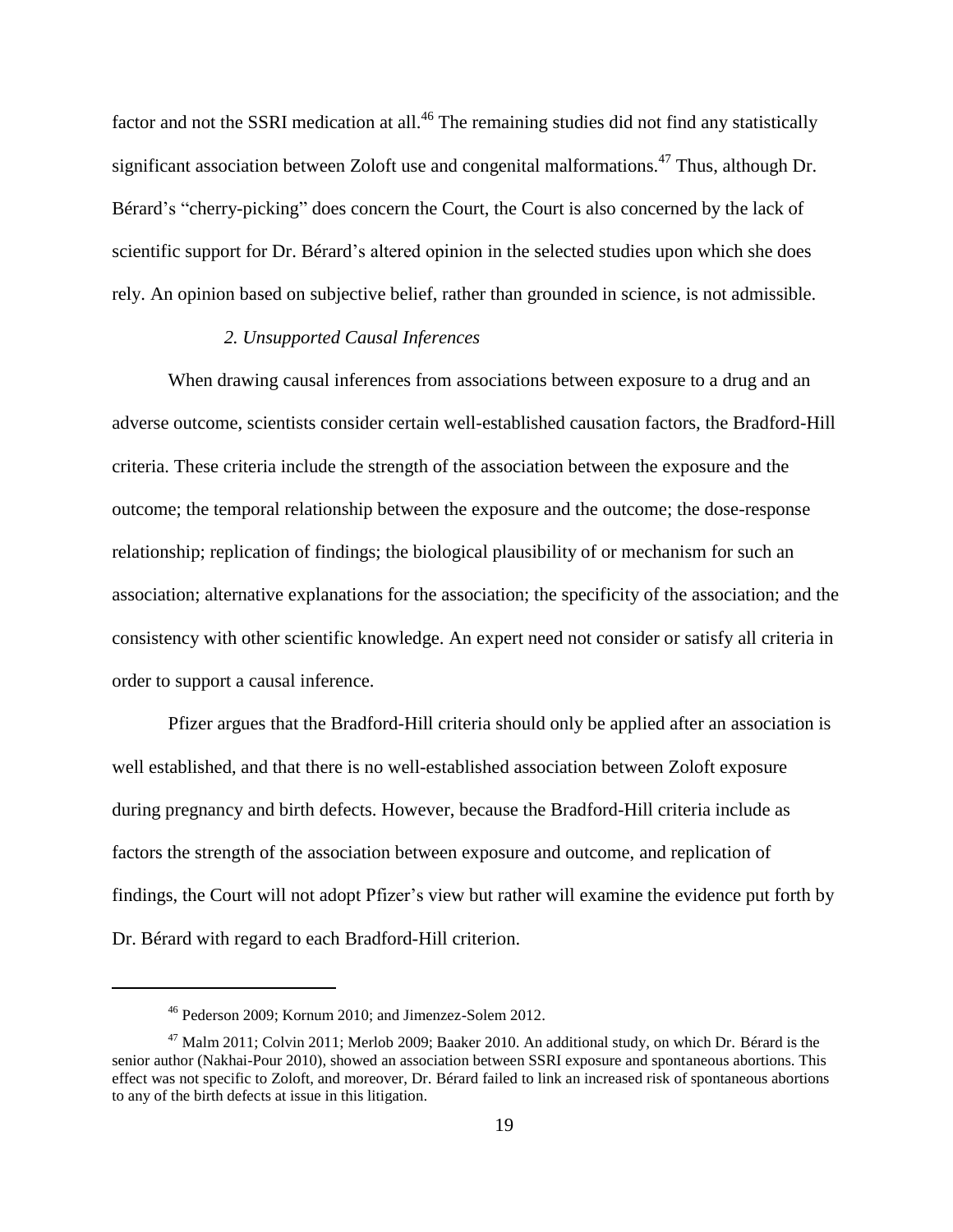As discussed above, despite her assertions to the contrary,  $48$  the strength of the associations between exposure to Zoloft and various birth defects at issue is weak, often not greater than one would expect by chance alone, and replication of statistically significant associations is rare. Even in the studies cited by Dr. Bérard in her report, statistically significant findings in one study are not replicated in other studies. A notable exception is the Louik 2007 study, which found that Zoloft is significantly associated with septal defects in the heart; this was replicated in the Pederson 2009 and Kornum 2010 studies using the Danish registry data. While this replication is noteworthy, Dr. Bérard's opinion is not limited to one injury or even one organ system; she opines that Zoloft causes an increased risk of congenital malformations in multiple organ systems, including cardiac defects, craniosynostosis, pulmonary/respiratory defects, gastrointestinal defects, anencephaly, cleft lip and palate, neural tube defects, limb reduction defects, and club foot. Yet only one study she cites finds Zoloft is significantly associated with limb reduction; that same study finds Zoloft is significantly associated with gastro-intestinal defects.<sup>49</sup> A second study finds that Zoloft is significantly associated with an increased risk of anacephaly. These findings are not replicated in other studies. Not a single study cited by Dr. Bérard finds a statistically significant increased risk of craniosynostosis, respiratory defects, cleft lip and palate, neural tube defects, or club foot in Zoloft exposed offspring. Thus, Dr. Bérard begins her causation analysis with very weak evidence of an association, except in the case of septal defects, yet she expresses "the same degree of scientific certainty for her opinion that

<sup>&</sup>lt;sup>48</sup> "[There is] extensive peer-reviewed scientific evidence demonstrating a strong and replicated causal association between exposure to SSRIs in general and Zoloft specifically and congenital malformations of multiple organ systems . . ." Bérard Report at 30-31.

<sup>49</sup> Louik, 2007.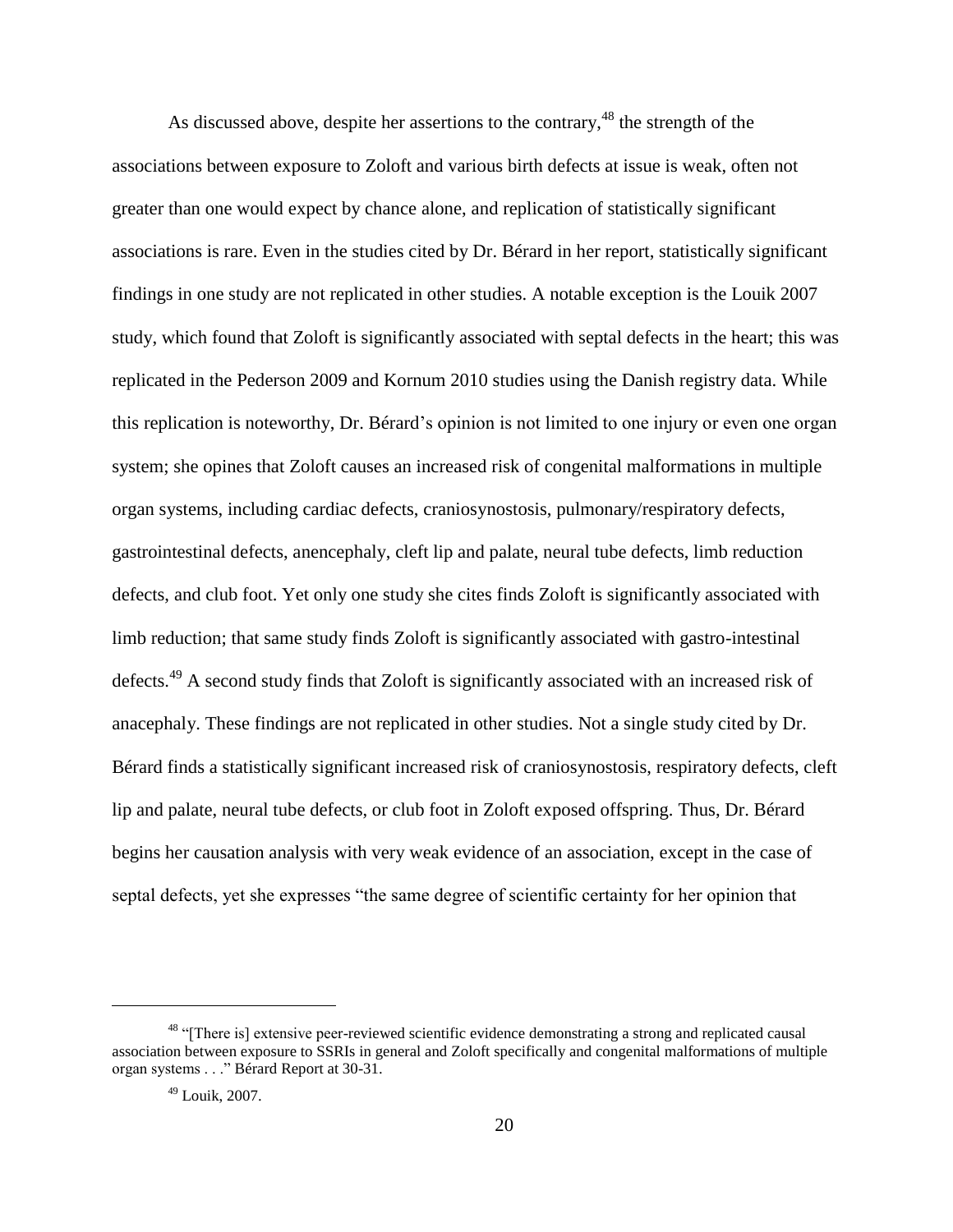Zoloft specifically causes heart defects, neural tube defects, gastrointestinal defects, limb defects, craniosynostosis, cleft lip and palate, spontaneous abortions, and PPHN."<sup>50</sup>

Additionally, sound scientific methodology requires that a scientist consider all of the scientific evidence when making causation determinations. The evidence of an association between Zoloft and birth defects, when one looks at the entirety of the literature, and not just the studies cited in Dr. Bérard's report, is even weaker. As Pfizer notes, "Dr. Bérard is only able to present an illusion of 'consistency' because she selectively cites only findings that (she says) support her opinions."<sup>51</sup> As discussed above, Dr. Bérard's selective reliance on studies which support her opinion is inconsistent with a valid and scientific methodology.

The next consideration is the temporal relationship between the exposure and the outcome. Scientists agree that organogenesis occurs in the first trimester of pregnancy, and therefore most of the studies reviewed by Dr. Bérard focus on first trimester exposure to SSRIs. However, as discussed above, one study found a similarly increased risk of birth defects even when women stopped taking sertraline months before becoming pregnant.<sup>52</sup> Dr. Bérard has not reconciled this finding, which shows the same risk in the absence of a temporal relationship, with her opinion that sertraline adversely impacts organogenesis through first trimester exposure. In other words, the Jimenez-Solem study raised significant issues with regard to temporality, as well as confounding factors and biological mechanisms, and Dr. Bérard does not address any of them. Another study, co-authored by Dr. Bérard, specifically examined whether the duration of

<sup>50</sup> Doc. No. 831, at 11.

<sup>51</sup> Doc. No. 691-1, at 21.

<sup>52</sup> Jimenez-Solem 2012. *See also* Ramos 2008.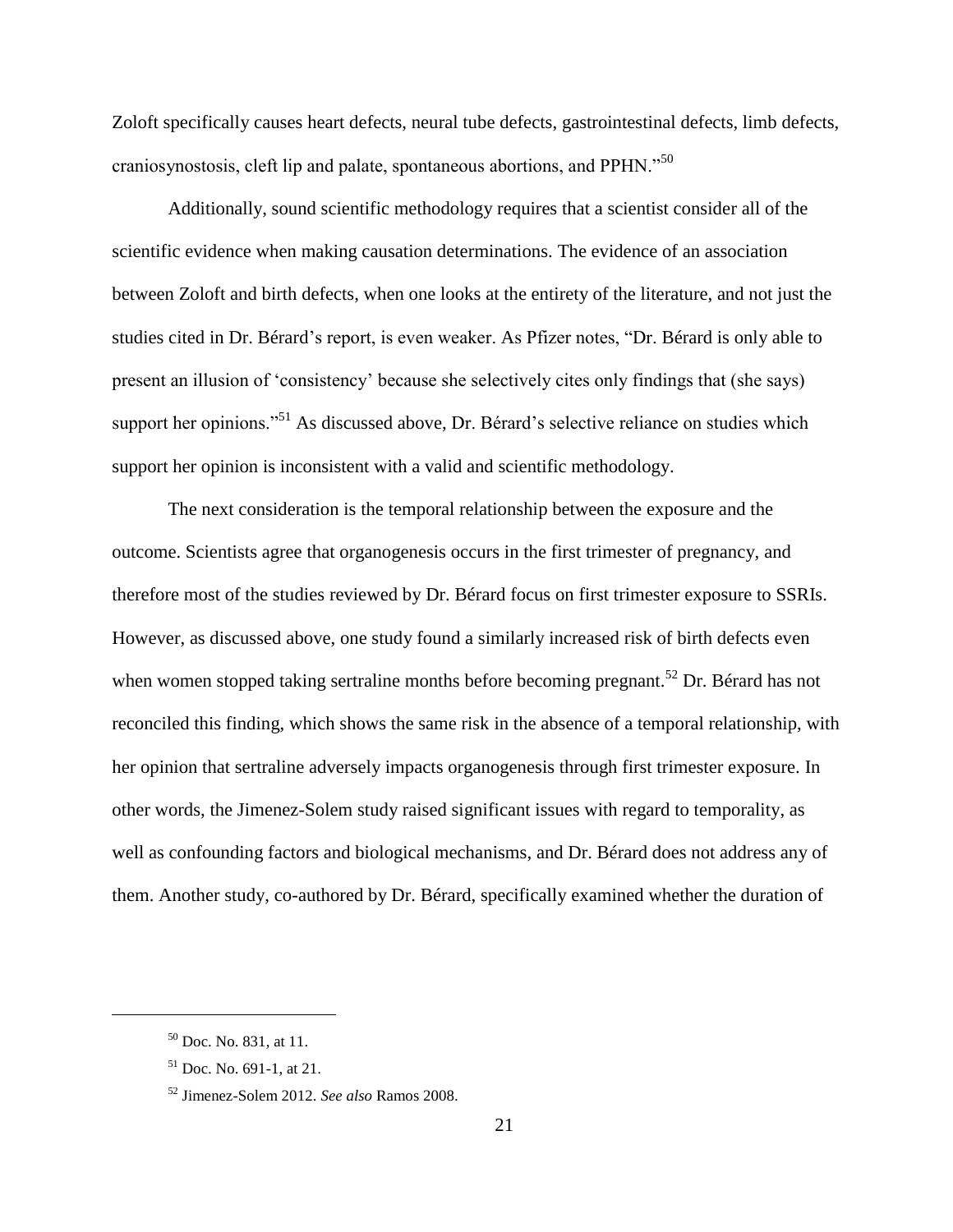antidepressant use during the first trimester of pregnancy was associated with the occurrence of birth defects, and found that it was not.<sup>53</sup>

With regard to dosage effects, one study conducted by Dr. Bérard found that paroxetine was associated with an increased risk of major cardiac and major congenital malformations only when pregnant women were exposed to more than 25 mg/day during the first trimester; exposure was not associated with birth defects when lower doses of paroxetine were used.<sup>54</sup> However, that study found no association between other SSRIs and birth defects, regardless of dosage.<sup>55</sup> The 2012 study by Jimenez Solem found no dose-response association.

In drawing conclusions about causation, researchers must also consider the biological plausibility of the association. Dr. Bérard testified that she has reviewed the *in vitro* and *in vivo*  animal studies on the impact of serotonin on fetal development, and concludes that they support her opinions about causation. The Court will not discuss the substance of those studies in detail here, as Plaintiffs' biological mechanism experts' methods and conclusions will be examined in a separate opinion. However, the Court notes that the biological mechanism research does not, at this time, establish: 1) that each of the three developmental pathways hypothesized to be impacted by serotonin exist in humans; 2) the ideal range of serotonin in the developing organism (of any species); or 3) the range of serotonin present in the developing embryo when a pregnant woman is exposed (or unexposed) to Zoloft in pregnancy. In addition to the many unanswered questions about the proposed mechanism, *in vitro* and *in vivo* animal studies are

<sup>53</sup> Ramos, 2008.

<sup>54</sup> Bérard 2007.

<sup>55</sup> Bérard 2007.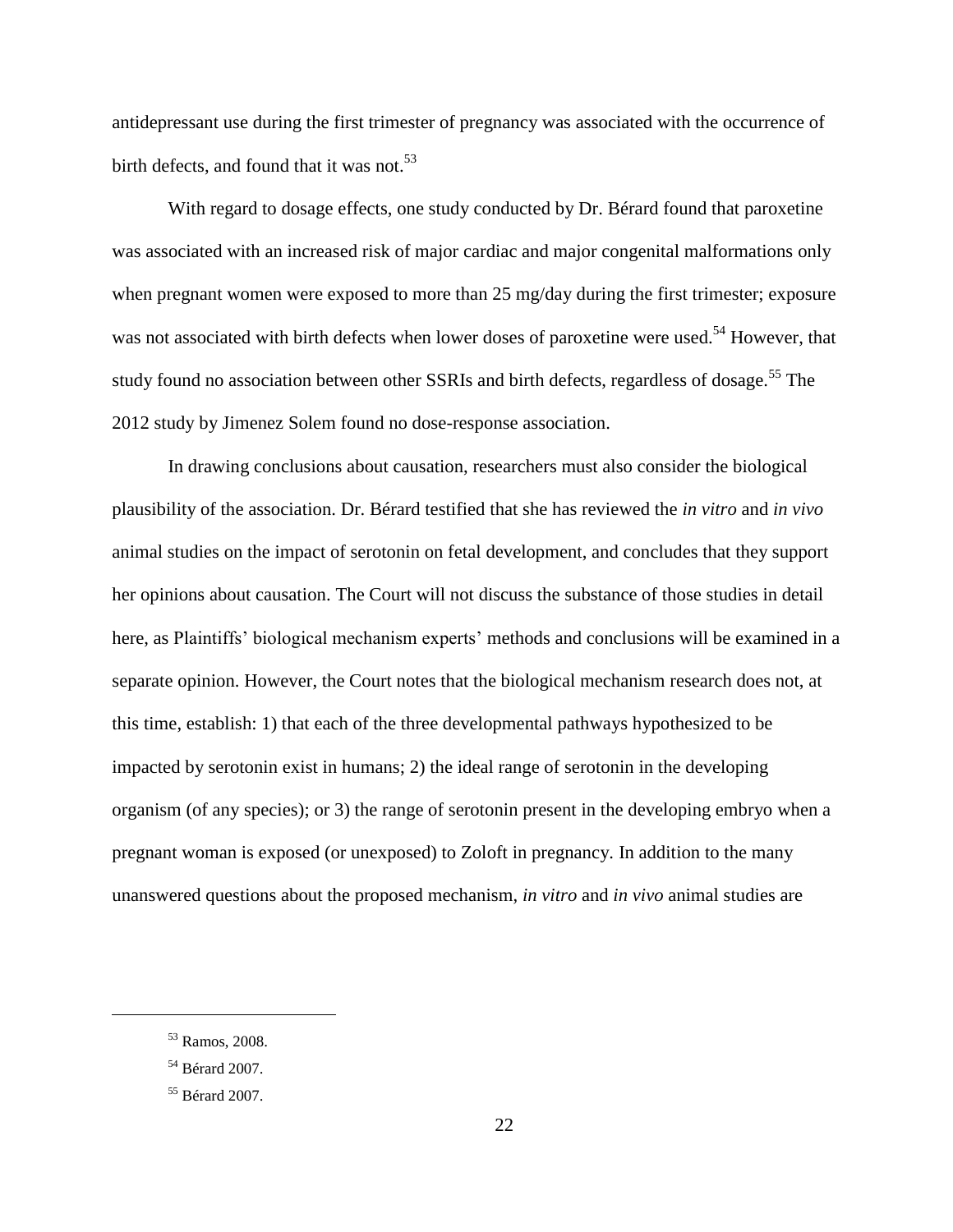"unreliable predictors of causation in humans," in the absence of consistent data from human epidemiologic studies.<sup>56</sup>

Dr. Bérard must also consider alternative explanations for the associations seen in the studies she relies upon, especially in light of the lack of consistency and replication discussed above. Some of these associations may be statistical artifacts of multiple comparisons.<sup>57</sup> Two other issues mentioned repeatedly in the literature are detection bias and confounding by indication. Detection bias means that an abnormality, especially a mild or asymptomatic one, is more likely to be detected in the exposure group, often due to increased medical vigilance of exposed infants.<sup>58</sup> Many researchers mention this issue in their studies, some even run analyses to try to address it,<sup>59</sup> but Dr. Bérard did not adequately discuss the possibility that detection bias accounted for the associations upon which she relies for her opinion. With regard to confounding by indication, as discussed above, Jimenez-Solem compared the outcomes for those pregnant women who paused their use of Zoloft before and during pregnancy to those who continued its use. Both the exposed group and the paused group had similarly increased risks of having a child with congenital birth defects. This suggests that it may not be SSRI exposure which accounts for the increased risk of birth defects, but rather one or more confounding risk factors found in both past and present SSRI users.<sup>60</sup> In her report and testimony, Dr. Bérard selectively cited this

<sup>56</sup> *Wade-Greaux*, 874 F. Supp. at 1483; see also *Daubert*, 43 F.3d at 1320 (holding that experts relying on animal studies should "point to some authority for extrapolating human causation from teratogenicity in animals.")

<sup>57</sup> *See* Louik 2007.

<sup>&</sup>lt;sup>58</sup> This may occur because the parents seek more comprehensive prenatal and postnatal testing, or because infants born to SSRI users have an increased risk of neonatal distress (e.g., because they are pre-term or have SSRI withdrawal symptoms), and thus are more likely to require intensive medical care in the early days of their lives.

<sup>59</sup> Kornum 2010.

<sup>60</sup> *See also* Ramos 2008 (Dr. Bérard is a co-author), which found that the most common congenital malformation was an atrial septal defect, which was somewhat more common in children born to women who used any type of antidepressant (SSRI or non-SSRI), as well as women who stopped use of an antidepressant during the first trimester of pregnancy.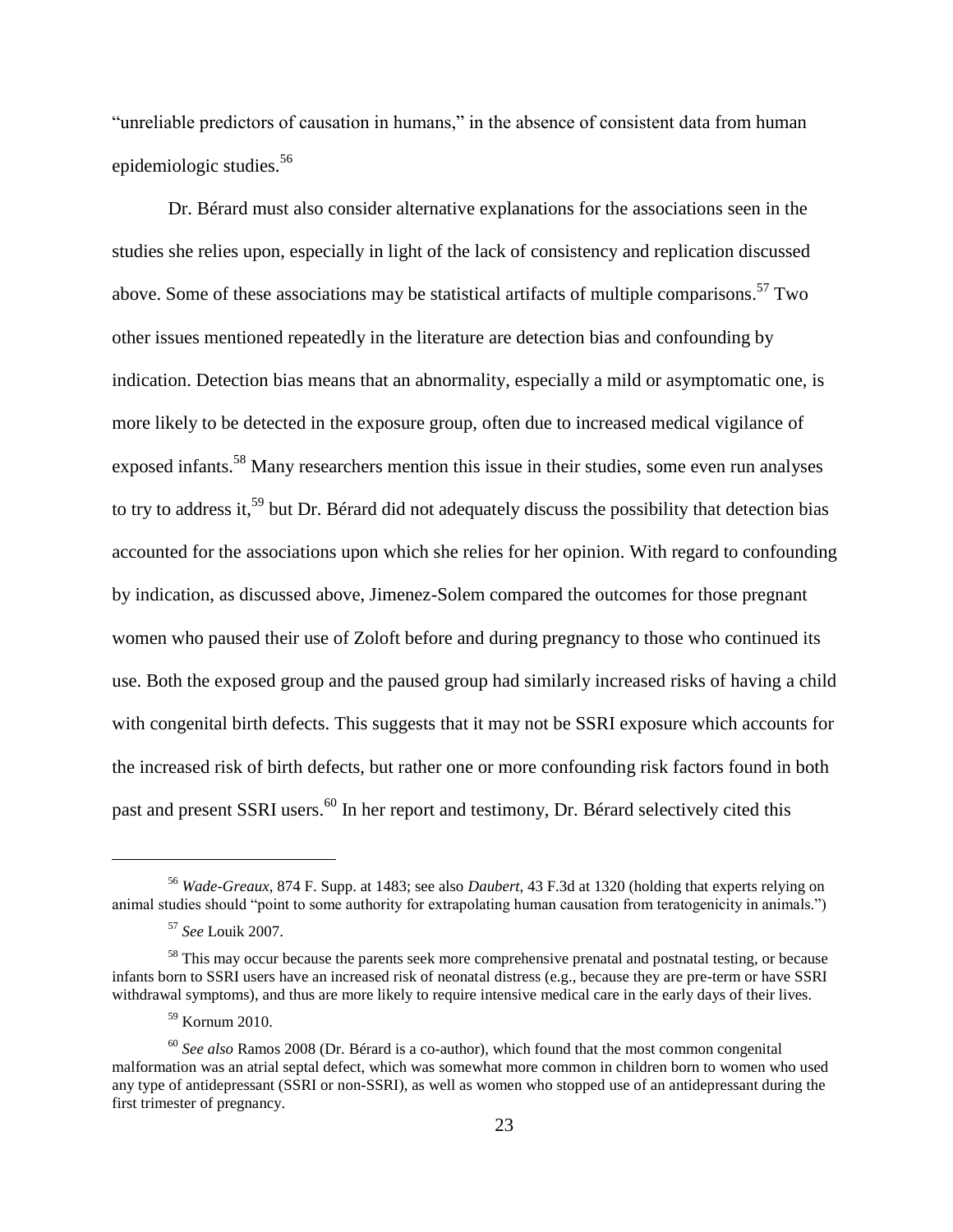study's exposed group findings in support of her opinion, ignoring without explanation the findings for the paused group and their implications with regards to confounding by indication.

### **IV. CONCLUSION**

Dr. Bérard opines that SSRIs, in general, and Zoloft, in particular, cause a wide range of birth defects when used during pregnancy. Other researchers in her field have concluded that the epidemiological research on which Dr. Bérard relies provides no conclusive evidence of an association between Zoloft and birth defects. Many go further and advocate use of Zoloft as a first-line drug for treating depression in pregnancy. This does not represent a mere professional difference of opinion; Dr. Bérard's opinions regarding Zoloft are only made possible by her departure from use of well-established epidemiological methods. Dr. Bérard's methodology involved a rejection of the importance of replicated statistically significant epidemiological findings demonstrating an association between Zoloft and a pattern of birth defects, substituting a novel technique of drawing conclusions by examining "trends" (often statistically nonsignificant) across selected studies. Her methods are not scientifically sound. Additionally, in her report, Dr. Bérard failed to acknowledge and distinguish or otherwise address the research findings contrary to her litigation opinion, including her own peer-reviewed, published research. In summary, Dr. Bérard takes a position in this litigation which is contrary to the opinion she has expressed to her peers in the past, relies upon research which her peers do not recognize as supportive of her litigation opinion, and uses principles and methods which are not recognized by the relevant scientific community and are not subject to scientific verification. Because the methodology and reasoning underlying Dr. Bérard's opinion is not scientifically valid, the Court holds that Dr. Bérard's opinion is not grounded in the methods and principles of science, and therefore it does not satisfy Rule 702, and must be excluded.

24